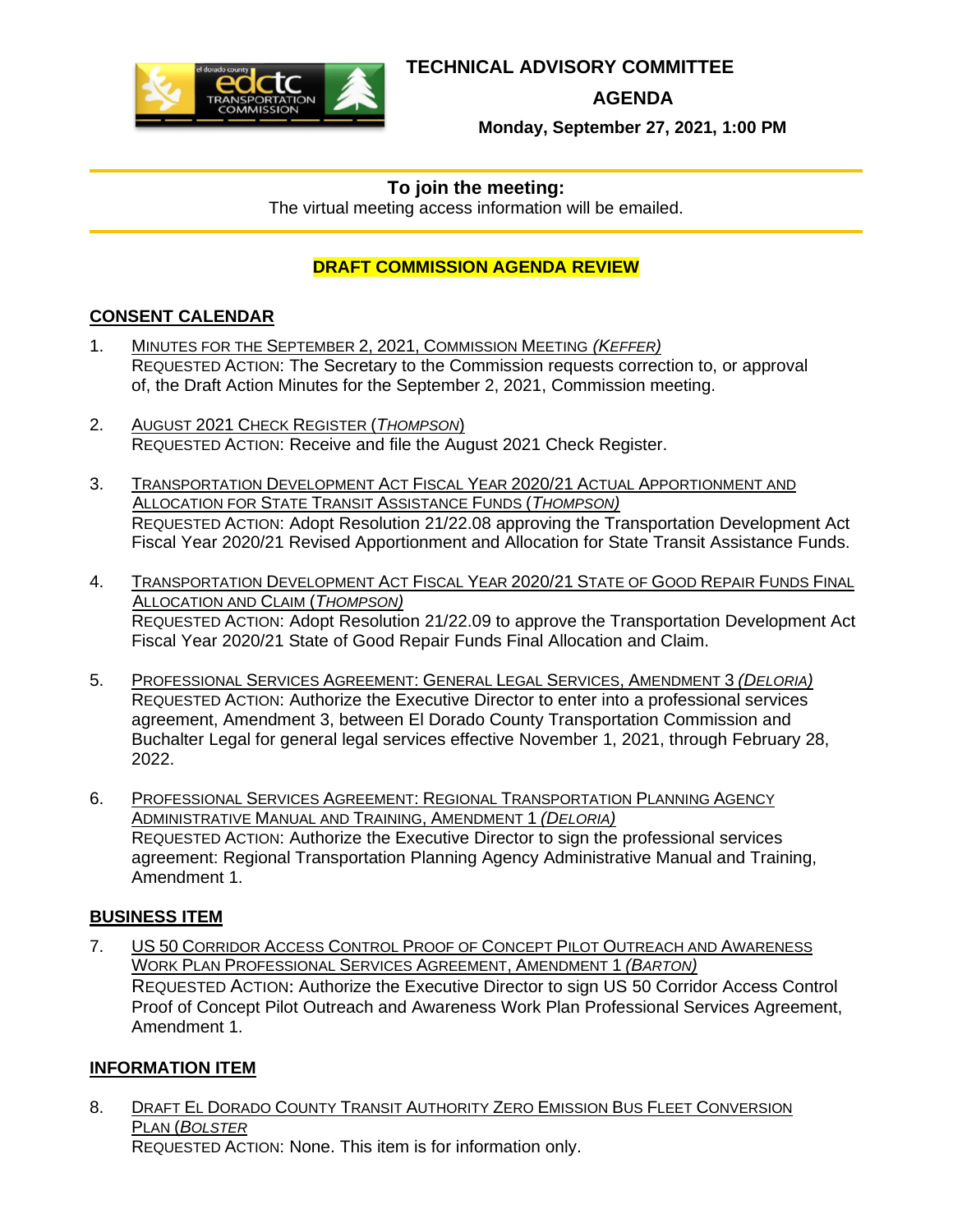# **MEMBER SHARING**

# **ADJOURNMENT**

*The next TAC meeting is scheduled for October 25, 2021.*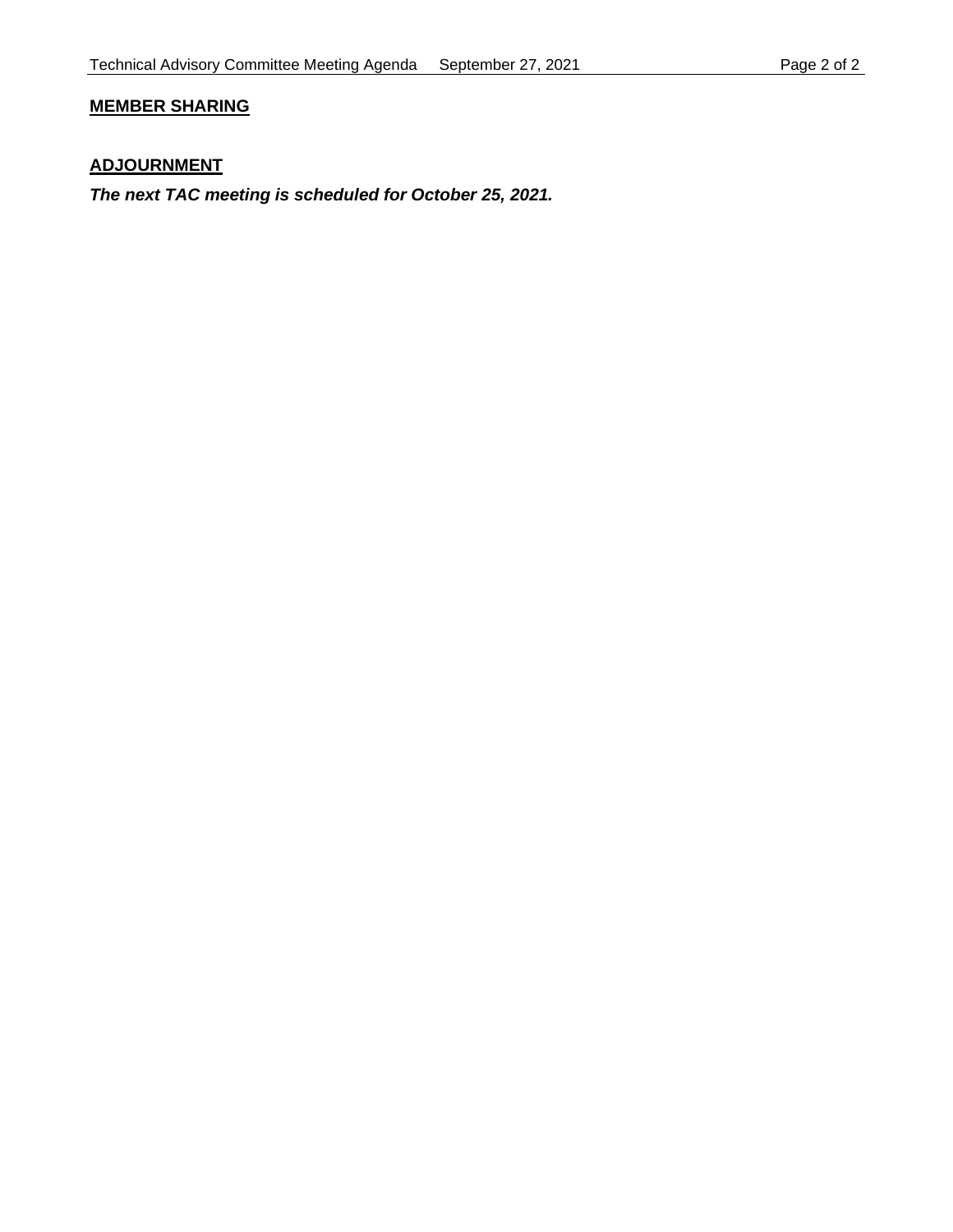# **CONSENT CALENDAR**

## <span id="page-2-0"></span>**STAFF REPORT**

**DATE: OCTOBER 7, 2021** 

## **TO: EL DORADO COUNTY TRANSPORTATION COMMISSION**

## **FROM: DANA KEFFER, EXECUTIVE ASSISTANT/SECRETARY TO THE COMMISSION**

**SUBJECT: MINUTES FOR THE SEPTEMBER 2, 2021, COMMISSION MEETING** 

## **REQUESTED ACTION**

The Secretary to the Commission requests correction to, or approval of, the Draft Action Minutes for the September 2, 2021, Commission meeting.

Approved for Agenda:

\_\_\_\_\_\_\_\_\_\_\_\_\_\_\_\_\_\_\_\_\_\_\_\_\_\_\_\_\_\_ Woodrow Deloria, Executive Director

Attachment: September 2, 2021, Minutes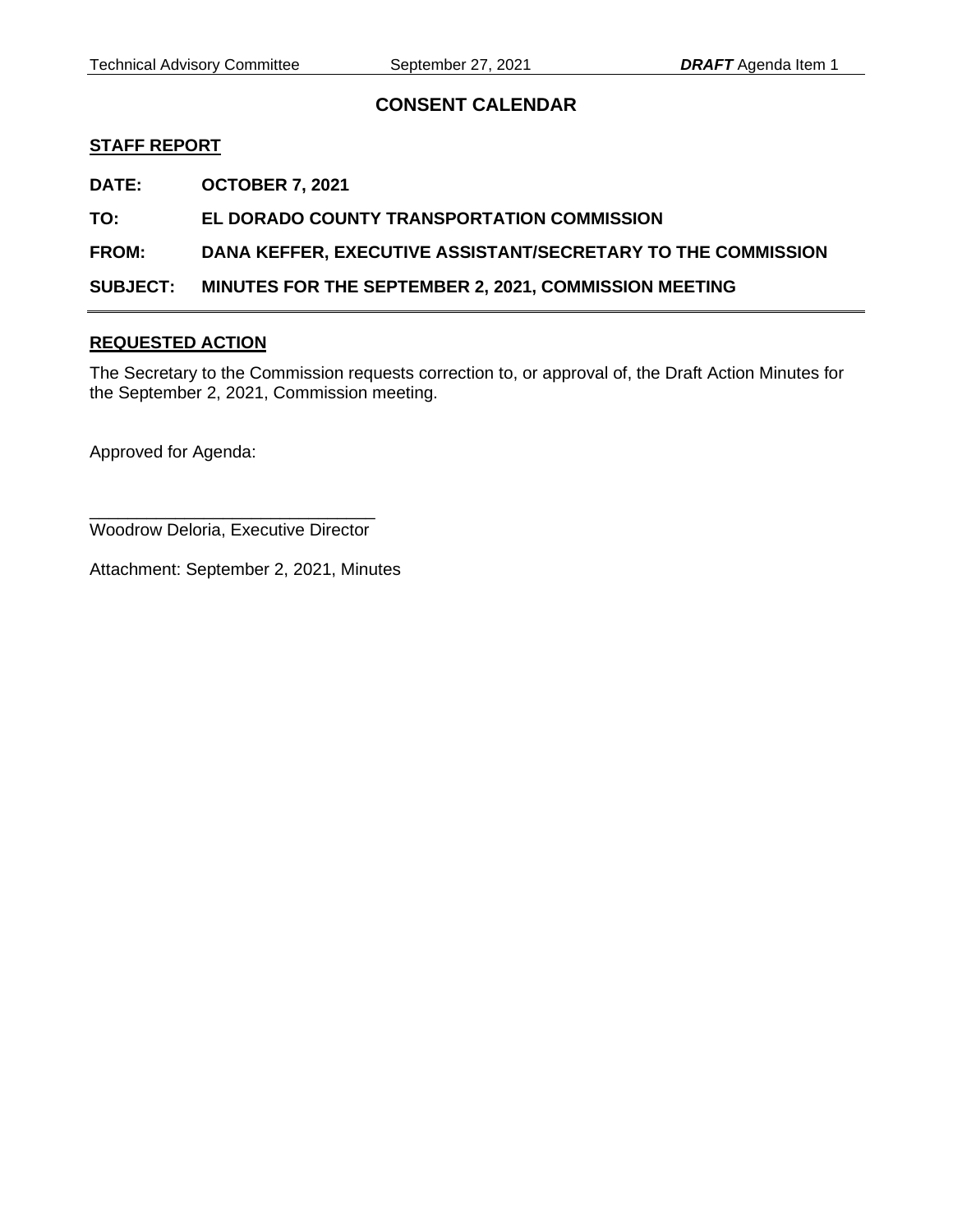

2828 Easy Street, Suite 1, Placerville, CA 95667 www.edctc.org 530.642.5260

**Councilmembers Representing City of Placerville:** Patty Borelli, Kara Taylor, Dennis Thomas **Supervisors Representing El Dorado County:** John Hidahl, Lori Parlin, Wendy Thomas, George Turnboo Woodrow Deloria, Executive Director

# **ACTION MINUTES**

Regular Meeting, Thursday, September 2, 2021, 2:00 PM

## IMPORTANT NOTICE:

In Response to Coronavirus COVID-19 California Governor Gavin Newsom issued Executive Order N-29-20 on March 17, 2020, relating to the convening of public meetings in light of the COVID-19 pandemic, the El Dorado County Transportation Commission convened this regularly scheduled meeting using an online conference service and was not held at 330 Fair Lane, Placerville. Notice of the location change was made at least 72 hours in advance. All votes were completed with a roll call vote and public comment was accepted.

## CALL TO ORDER AND PLEDGE OF ALLEGIANCE

Chair Taylor called the meeting to order at 2:00 PM and led the Pledge of Allegiance.

ATTENDANCE: Chair Taylor, Vice Chair Hidahl, Commissioners Parlin, D. Thomas, W. Thomas, Turnboo and Caltrans Ex Officio Alex Fong. ABSENT: Commissioner Borelli and Ex Officio Councilmember Bass.

## ADOPTION OF AGENDA AND CONSENT CALENDAR

There was no public comment.

**ACTION: Commissioner Wendy Thomas made a motion to adopt the agenda and to approve or adopt items 1-3 on the Consent Calendar. The motion was seconded by Commissioner Parlin which carried as follows:** 

 **MOTION/SECOND: W. Thomas/Parlin AYES: Hidahl, Parlin, Taylor, D. Thomas, W. Thomas, Turnboo ABSTAIN: None NOES: None ABSENT: Borelli**

- 1. MINUTES FOR THE AUGUST 5, 2021, COMMISSION MEETING REQUESTED ACTION: The Secretary to the Commission requests correction to, or approval of, the Draft Action Minutes for the August 5, 2021, Commission meeting.
- 2. JULY 2021 CHECK REGISTER REQUESTED ACTION: Receive and file the July 2021 Check Register.
- 3. PROFESSIONAL SERVICE AGREEMENT TRIENNIAL PERFORMANCE AUDIT REQUESTED ACTION: Authorize the Executive Director to enter into a professional agreement between El Dorado County Transportation Commission and Moore & Associates, Inc., to develop a Triennial Performance Audit for El Dorado County Transportation Commission and El Dorado County Transit Authority for a not-to-exceed amount of \$24,608.26.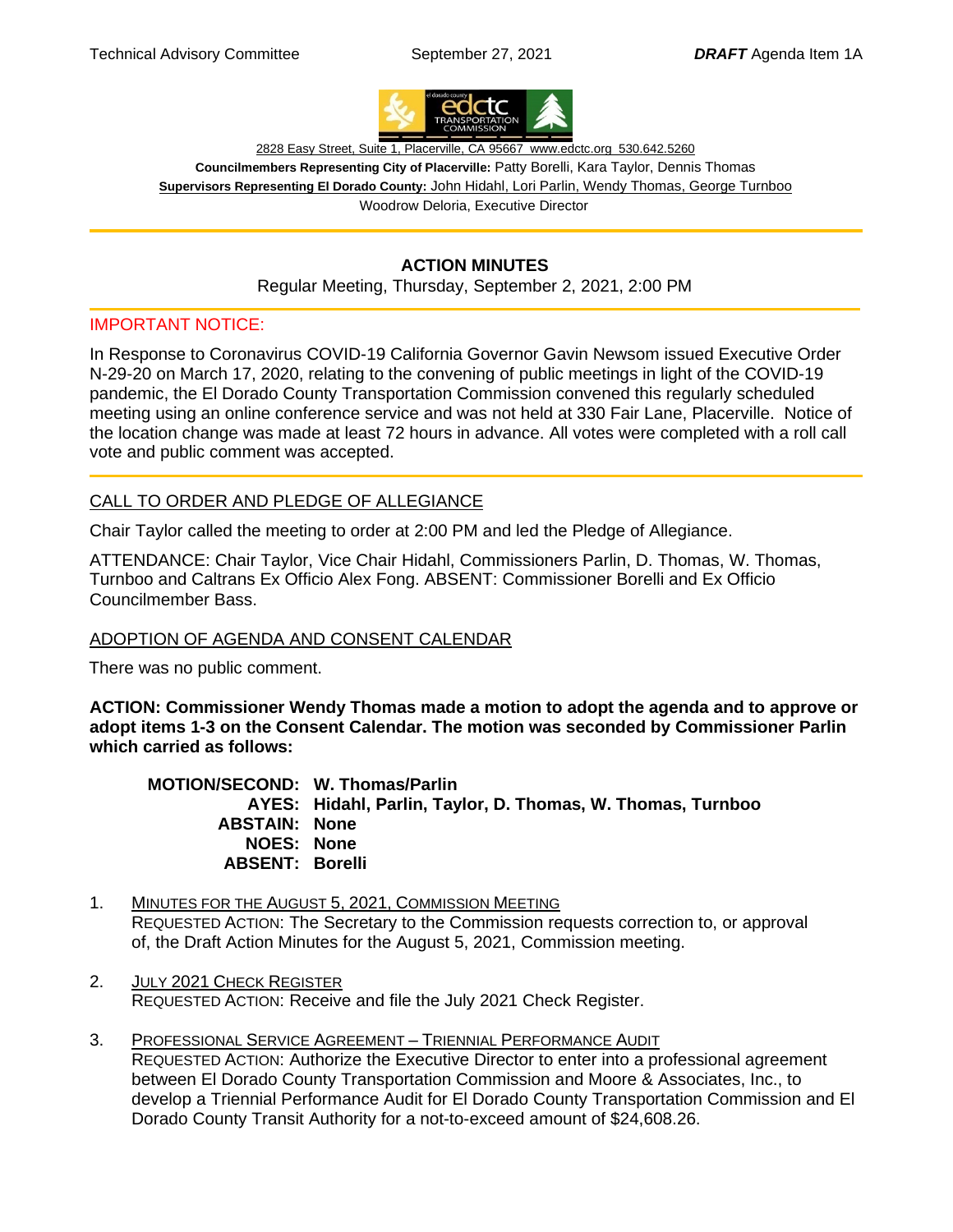## OPEN FORUM

Chair Taylor asked if anyone would like to speak from the audience. There were no public comments.

## BUSINESS ITEMS

4. FISCAL YEAR 2021/22 OVERALL WORK PROGRAM, BUDGET, AND GOALS AND OBJECTIVES, AMENDMENT 1 REQUESTED ACTION: Adopt Resolution 21/22.05, approving the Fiscal Year 2021/22 Overall Work Program, Budget, and Goals and Objectives, Amendment 1.

There was no public comment.

**ACTION: Commissioner Dennis Thomas made a motion to authorize the requested action as stated. The motion was seconded by Commissioner Wendy Thomas which carried as follows:** 

 **MOTION/SECOND: D. Thomas/W. Thomas AYES: Hidahl, Parlin, Taylor, D. Thomas, W. Thomas, Turnboo ABSTAIN: None NOES: None ABSENT: Borelli**

5. MISSOURI FLAT ROAD TRAIL CONNECTION PROGRAMMING REQUESTED ACTION: Approve Resolution 21/22.06 and 21/22.07, programming \$356,000 in State Transportation Block Grant Program and \$37,000 in Transportation Development Act Local Transportation Fund Pedestrian and Bicycle Funds to the Missouri Flat Road Trail Connection Project

Comment was received from Matt Smeltzer, El Dorado County Transportation Department.

**ACTION: Commissioner Wendy Thomas made a motion to authorize the requested action as stated. The motion was seconded by Commissioner Parlin which carried as follows:** 

 **MOTION/SECOND: W. Thomas/Parlin AYES: Hidahl, Parlin, Taylor, D. Thomas, W. Thomas, Turnboo ABSTAIN: None NOES: None ABSENT: Borelli** 

## *Commissioner Borelli arrived at 2:11 PM.*

6. PROFESSIONAL SERVICES AGREEMENT: SR 49 AMERICAN RIVER CONFLUENCE STUDY REQUESTED ACTION: Authorize the Executive Director to enter into a professional services agreement between El Dorado County Transportation Commission and DKS and Associates, to develop the SR 49 American River Confluence Study for a not-to-exceed amount of \$149,968.

There was no public comment.

**ACTION: Commissioner Parlin made a motion to authorize the requested action as stated. The motion was seconded by Vice Chair Hidahl which carried as follows:**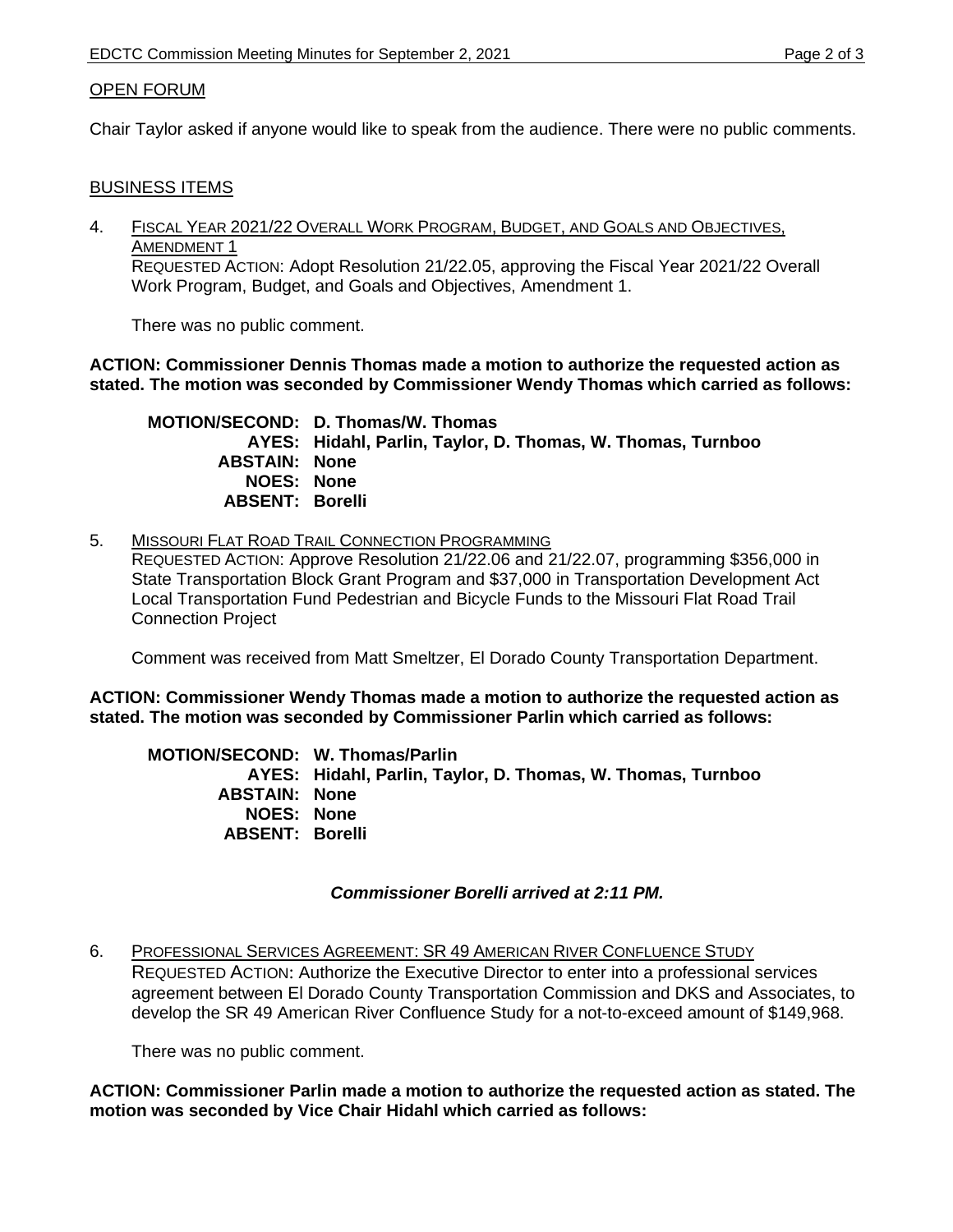**MOTION/SECOND: Parlin/Hidahl AYES: Borelli, Hidahl, Parlin, Taylor, D. Thomas, W. Thomas, Turnboo ABSTAIN: None NOES: None ABSENT: None** 

## INFORMATION ITEM

7. DRAFT EL DORADO HILLS BUSINESS PARK COMMUNITY TRANSPORTATION STUDY REQUESTED ACTION: None. This item is for information only.

Comment was received by C.J. Freeland, El Dorado County Planning Department.

8. SEPTEMBER 2021 PROJECT MONITORING REPORT REQUESTED ACTION: None. This item is for information only.

There was no public comment.

# EXECUTIVE DIRECTOR'S REPORT

# *Commissioner Wendy Thomas left the meeting at 3:57 pm.*

## SOUTH LAKE TAHOE - CALTRANS – COMMISSIONER COMMENTS

## ADJOURNMENT

The meeting was adjourned at 4:01 PM.

The next regular meeting is scheduled for 2:00 PM on October 7, 2021.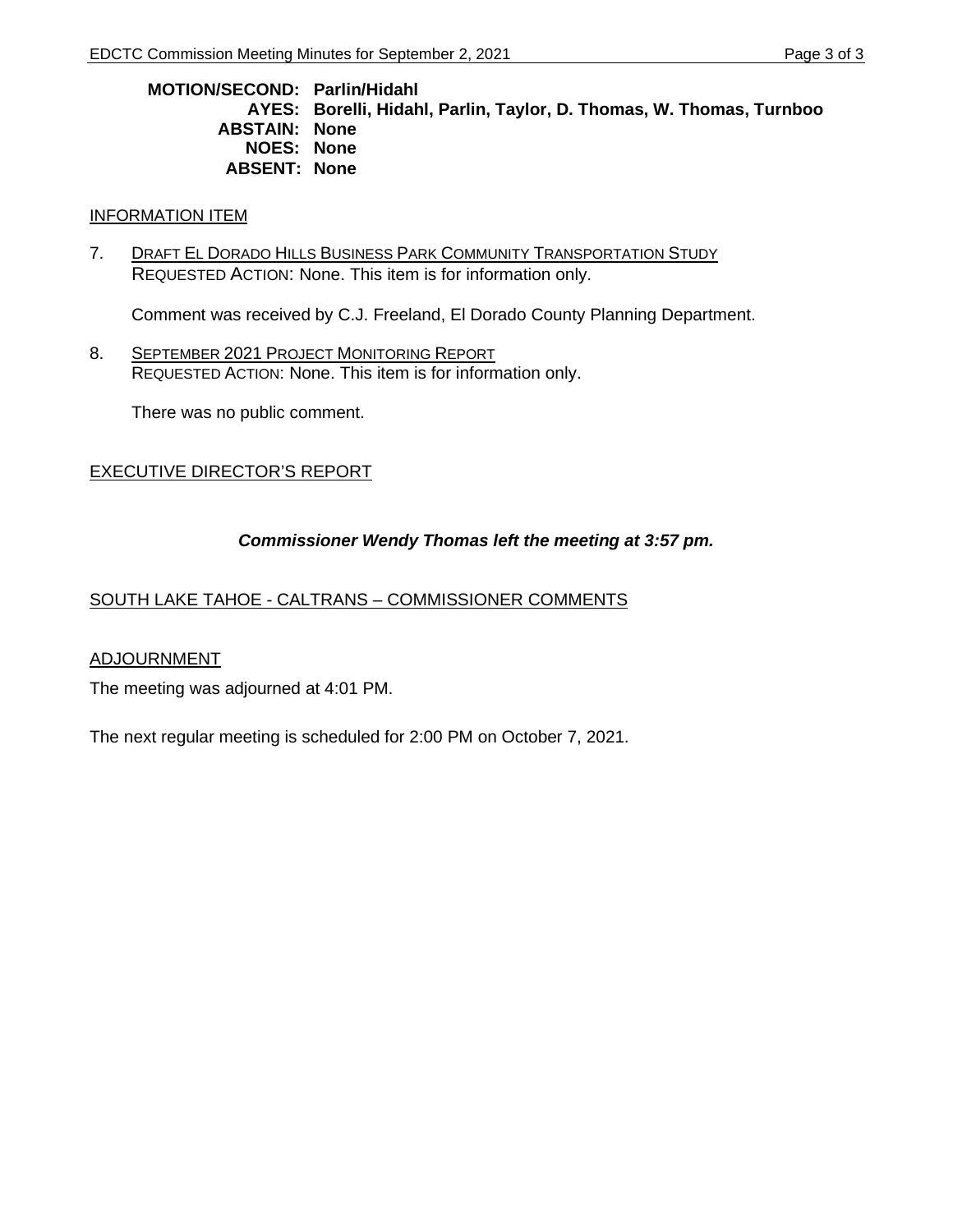## **CONSENT CALENDAR**

## <span id="page-6-0"></span>**STAFF REPORT**

**DATE: OCTOBER 7, 2021** 

**TO: EL DORADO COUNTY TRANSPORTATION COMMISSION** 

**FROM: KAREN THOMPSON, ADMINISTRATIVE SERVICES OFFICER** 

**SUBJECT: AUGUST 2021 CHECK REGISTER** 

## **REQUESTED ACTION**

Receive and file the August 2021 Check Register (Attachment A).

## **BACKGROUND AND DISCUSSION**

The attached check listing includes four payments that merit further explanation:

| July professional services for the Freeway Service Patrol Program, Work Element 130.<br>The contract with Extreme Towing was approved at the May 6, 2021, EDCTC meeting.                                  |  |
|-----------------------------------------------------------------------------------------------------------------------------------------------------------------------------------------------------------|--|
| July Federal advocacy services, Work Element 410. This contract was approved at the<br>April 2, 2020, EDCTC meeting                                                                                       |  |
| July professional services for the El Dorado County Transit Authority Zero Emission Bus<br>Fleet Conversion Plan, Work Element 228. This contract was approved at the November 5,<br>2020, EDCTC meeting. |  |
| July professional services for the 50 Corridor System User Analysis, Investment Strategy,<br>and Access Control Action Plan, Work Element 253. This contract was approved at the                          |  |

Approved for Agenda:

\_\_\_\_\_\_\_\_\_\_\_\_\_\_\_\_\_\_\_\_\_\_\_\_\_\_\_\_\_ Woodrow Deloria, Executive Director

Attachment A: August 2021 Check Register

December 3, 2020, EDCTC meeting.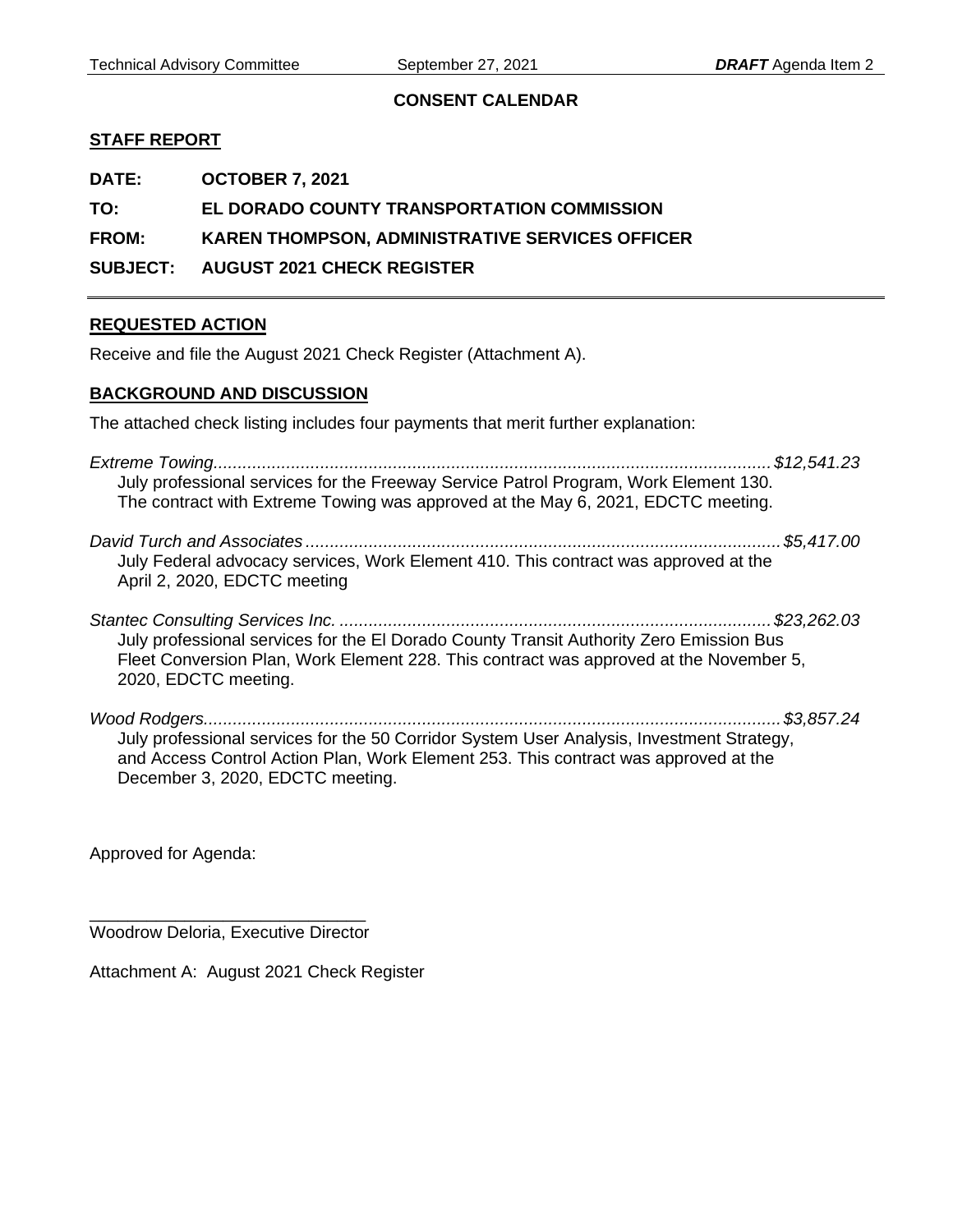٠

#### **El Dorado County Transportation Commission Check Register August 2021**

| <b>Date</b>     | <b>Name</b>                                  | Payment     | Memo                                                         |
|-----------------|----------------------------------------------|-------------|--------------------------------------------------------------|
| 08/02/2021      | Airespring                                   | 636.50      | August 2021 Fiber Optic Internet                             |
| 08/02/2021      | Ameritas Life Insurance Corp.                | 557.52      | August 2021 Dental                                           |
|                 | 08/02/2021 Ameritas Life Insurance Corp.     | 85.56       | August 2021 Vision                                           |
|                 | 08/02/2021 Benefit Coordinators Corporation  | 203.14      | August 2021 Life/Disability Premiums                         |
| 08/02/2021      | CalPERS Health                               | 7.974.25    | August 2021 Health Premiums                                  |
|                 | 08/02/2021 Carbon Copy                       | 46.68       | June and July 2021 Copy Mach Maintenance                     |
|                 | 08/02/2021 De Lage Landen Financial Services | 203.78      | August 2021 Copy Machine Lease Payment                       |
| 08/02/2021      | RTS IT, Inc.                                 | 690.00      | August 2021 ITCare Silver Service Plan                       |
| 08/02/2021      | AT&T                                         | 124.88      | July 2021 Office Phones                                      |
| 08/09/2021      | Cardmember Service - Visa DK                 | 328.69      | July Office Expense/Public Notice Sac Bee                    |
|                 | 08/09/2021 Cardmember Service - Visa JB      | 54.11       | Replace keyboard and mouse                                   |
|                 | 08/09/2021 Cardmember Service - Visa KT      | 438.09      | Office Exp, Website, Remote Access & Zoom Webinars July 2021 |
| 08/11/2021      | <b>CalPERS Retirement System</b>             | 3,358.67    | August 2021 Contribution #1                                  |
| 08/12/2021      | CALCOG                                       | 3,399.00    | EDCTC 21/22 Organization Dues                                |
|                 | 08/12/2021 Century Building Maintenance      | 450.00      | July 2021 Building Maintenance                               |
|                 | 08/12/2021 CalPERS Fiscal Services Division  | 350.00      | 2020/21 GASB-68 Reports & Schedules                          |
| 08/20/2021      | Umpqua Bank                                  | 78.35       | July 2021 Analyzed Checking Fee                              |
| 08/23/2021      | <b>Extreme Towing</b>                        | 12,541.23 * | July 2021 Freeway Service Patrol                             |
| 08/23/2021      | <b>National Access LD</b>                    | 32.69       | August 2021 Long Distance                                    |
| 08/23/2021 PG&E |                                              | 642.31      | July 2021 Utilities                                          |
| 08/23/2021      | <b>Rimrock Water Company</b>                 | 33.12       | July 2021 Water                                              |
| 08/25/2021      | <b>CalPERS Retirement System</b>             | 3,373.24    | August 2021 Contribution #2                                  |
| 08/26/2021      | David Turch and Associates                   | 5,417.00 *  | July 2021 Federal Advocacy                                   |
| 08/30/2021      | Airespring                                   | 636.50      | September 2021 Fiber Optic Internet                          |
| 08/30/2021      | AT&T                                         | 125.06      | August 2021 Office Phones                                    |
| 08/30/2021      | De Lage Landen Financial Services            | 203.78      | September 2021 Copy Machine Lease Payment                    |
| 08/30/2021      | Stantec Consulting Services Inc.             | 23,262.03 * | July 2021 EDCTA ZEB Fleet Conversion Plan                    |
| 08/30/2021      | <b>Steele Building Offices</b>               | 4,517.00    | September 2021 Office Rent                                   |
| 08/30/2021      | <b>Wood Rodgers</b>                          | 3,857.24 *  | July 2021 US 50 Corridor System User Analysis                |
|                 |                                              |             |                                                              |
|                 | Total                                        | 73,620.42   |                                                              |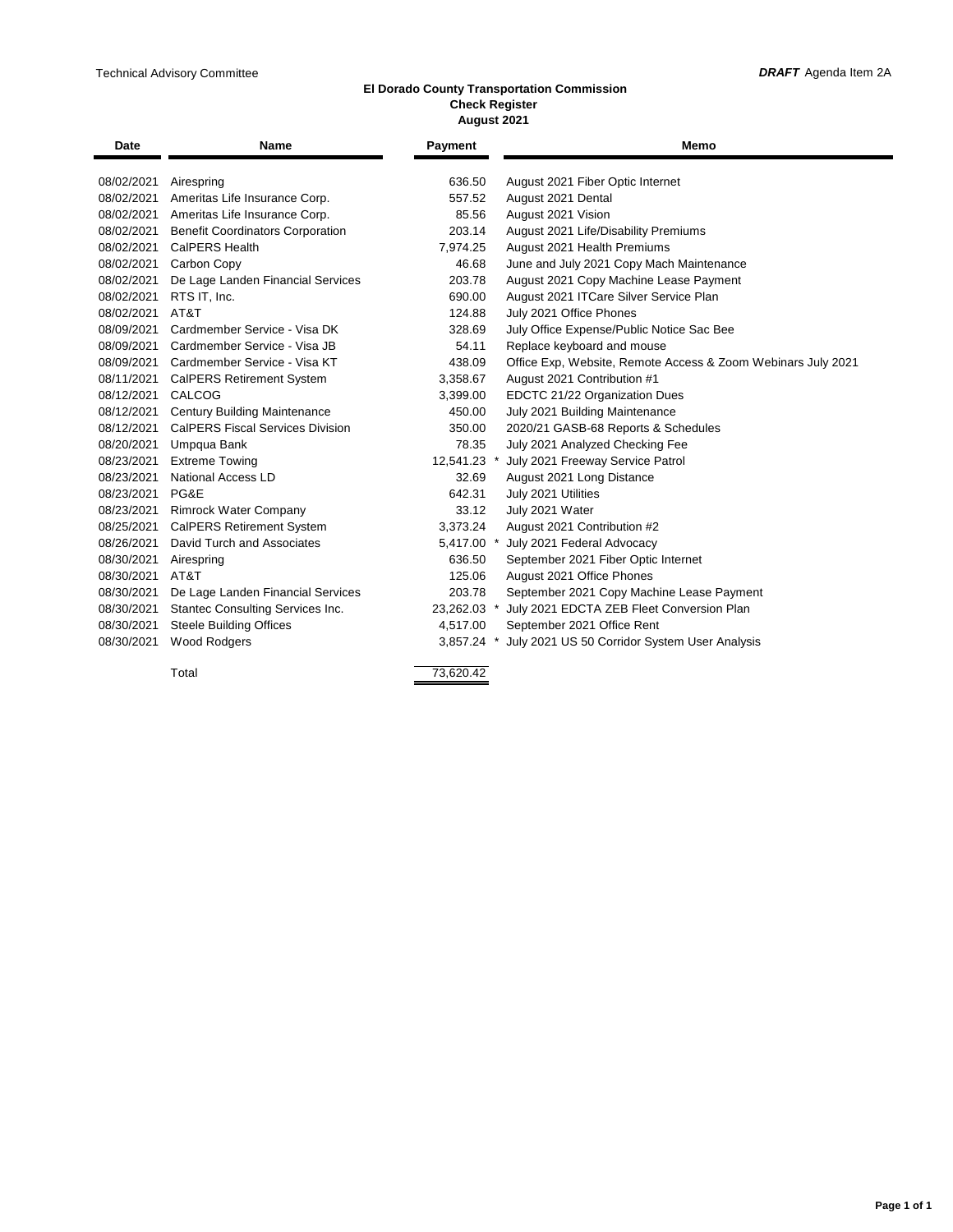## **CONSENT CALENDAR**

## <span id="page-8-0"></span>**STAFF REPORT**

**DATE: OCTOBER 7, 2021** 

**TO: EL DORADO COUNTY TRANSPORTATION COMMISSION** 

## **FROM: KAREN THOMPSON, ADMINISTRATIVE SERVICES OFFICER**

**SUBJECT: TRANSPORTATION DEVELOPMENT ACT FISCAL YEAR 2020/21 ACTUAL APPORTIONMENT AND ALLOCATION FOR STATE TRANSIT ASSISTANCE FUNDS** 

## **REQUESTED ACTION**

Adopt Resolution 21/22.08 approving the Transportation Development Act Fiscal Year (FY) 2020/21 Revised Apportionment and Allocation for State Transit Assistance Funds.

## **BACKGROUND and DISCUSSION**

The Transportation Development Act (TDA) provides three funding sources:

- 1. Local Transportation Fund (LTF) from a quarter cent of the general sales tax collected statewide.
- 2. State Transit Assistance fund (STA) from the statewide sales tax on diesel fuel.
- 3. State of Good Repair (SGR) from a portion of the Transportation Improvement Fee included in Senate Bill (SB) 1, the Road Repair and Accountability Act of 2017.

The California Department of Tax and Fee Administration, based on sales tax collected in each county, returns the general sales tax revenues to each county's LTF. The State Controller's Office (SCO) allocates the STA tax and the State of Good Repair revenue, by formula, to planning agencies and other eligible agencies. Statute requires that 50% of STA and SGR funds be allocated according to population and 50% be allocated according to operator revenues from the prior fiscal year.

The El Dorado County Transportation Commission (EDCTC) is the Regional Transportation Planning Agency responsible for apportioning and administering these funds for this region. The attached Findings of Apportionment summarizes the actual amount of STA received for FY 2020/21.

## **State Transit Assistance Funds (STA)**

The final amount of FY 2020/21 STA funds received was \$1,268,017.00 and interest earned in the funds was \$279.42. The entire allocation and interest total of \$1,268,296.42 has been paid to the El Dorado County Transit Authority.

Approved by:

\_\_\_\_\_\_\_\_\_\_\_\_\_\_\_\_\_\_\_\_\_\_\_\_\_\_\_\_\_ Woodrow Deloria, Executive Director

Attachments: A) EDCTC Resolution 21/22.08

B) STA Actual Allocation for FY 2020/21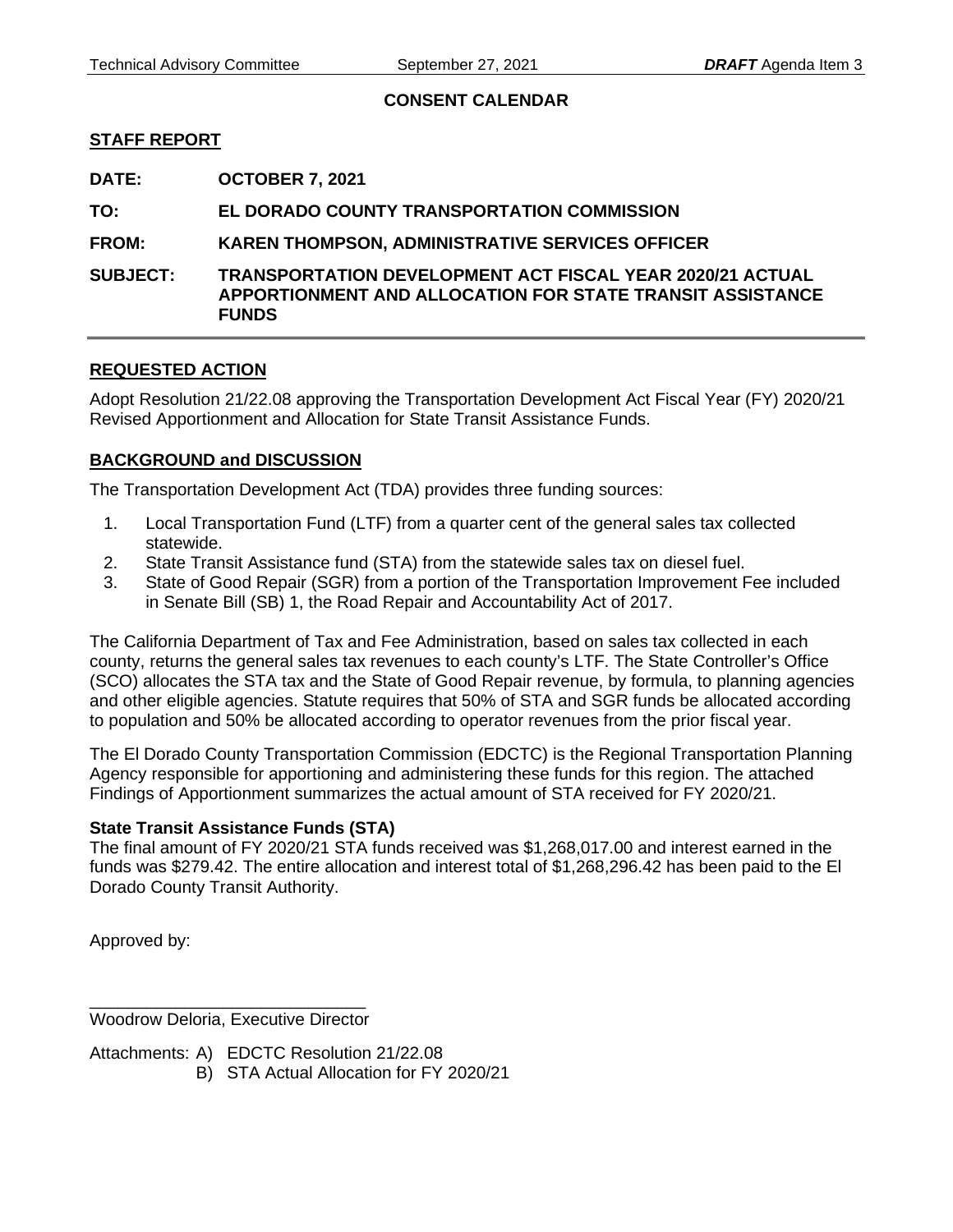

2828 Easy Street, Suite 1, Placerville, CA 95667 www.edctc.org 530.642.5260

**Councilmembers Representing City of Placerville:** Patty Borelli, Kara Taylor, Dennis Thomas **Supervisors Representing El Dorado County:** John Hidahl, Lori Parlin, Wendy Thomas, George Turnboo

# **RESOLUTION 21/22.08**

## **RESOLUTION OF THE EL DORADO COUNTY TRANSPORTATION COMMISSION APPROVING THE TRANSPORTATION DEVELOPMENT ACT FISCAL YEAR 2020/21 ACTUAL APPORTIONMENT AND ALLOCATION FOR STATE TRANSIT ASSISTANCE FUNDS**

*WHEREAS***,** pursuant to California Government Code, Title 7.95, Section 67950, the El Dorado County Transportation Commission (EDCTC) was created as a local planning agency to provide regional transportation planning for the area of El Dorado County, exclusive of the Lake Tahoe Basin; and

*WHEREAS***,** California Government Code Section 29532.1(g) identifies EDCTC as the designated Regional Transportation Planning Agency (RTPA) for El Dorado County, exclusive of the Lake Tahoe Basin; and is responsible for the planning, allocating and/or programming of funds and administration of the Transportation Development Act of 1971 (TDA), as amended thereafter; and

*WHEREAS***,** the County of El Dorado, the City of Placerville, and the El Dorado County Transit Authority are each required to file annual transportation claims for the funds, if any, from the Local Transportation Fund (LTF), the State Transit Assistance Fund (STA) and the State of Good Repair Fund (SGR) of the Western Slope of the County, as apportioned to them by the EDCTC, pursuant to the TDA; and

*WHEREAS***,** it is the responsibility of the EDCTC, under the provisions of the TDA, to review the annual transportation claims and to make allocations of monies from the LTF, STA, and SGR funds based on the estimated revenue upon approving said claim; and

*WHEREAS***,** the Auditor of said County is instructed to pay monies in the fund to the claimants pursuant to allocation instructions received from the El Dorado County Transportation Commission; and

**WHEREAS**, the State Controller's Office issued a report of estimated revenues for STA Funds; and

*WHEREAS***,** the State Controller's Office issued a final report of actual revenues for FY 2020/21 STA.

*NOW THEREFORE, BE IT RESOLVED***,** that the El Dorado County Transportation Commission shall approve the FY 2020/21 actual amount received in the STA fund, and make the following allocations:

1. State Transit Assistance Funds – To the El Dorado County Transit Authority (EDCTA) for State Transit Assistance Funds in the final amount of \$1,268,017.00 for FY 2020/21 and interest earned in the fund was \$279.42. The 2020/21 allocation and earned interest total of \$1,268,296.42 was paid to EDCTA as FY 2020/21 revenues were received by the County Auditor.

**BE IT FURTHER RESOLVED**, the El Dorado County Transportation Commission has requested that approved claims be paid in full, provided the funds are available.

*BE IT FURTHER RESOLVED***,** that allocation instructions shall be prepared for each claimant in accordance with the above, and pursuant to the El Dorado County Transportation Commission rules and regulations. The Executive Director, appointed by the Commission, is authorized to sign the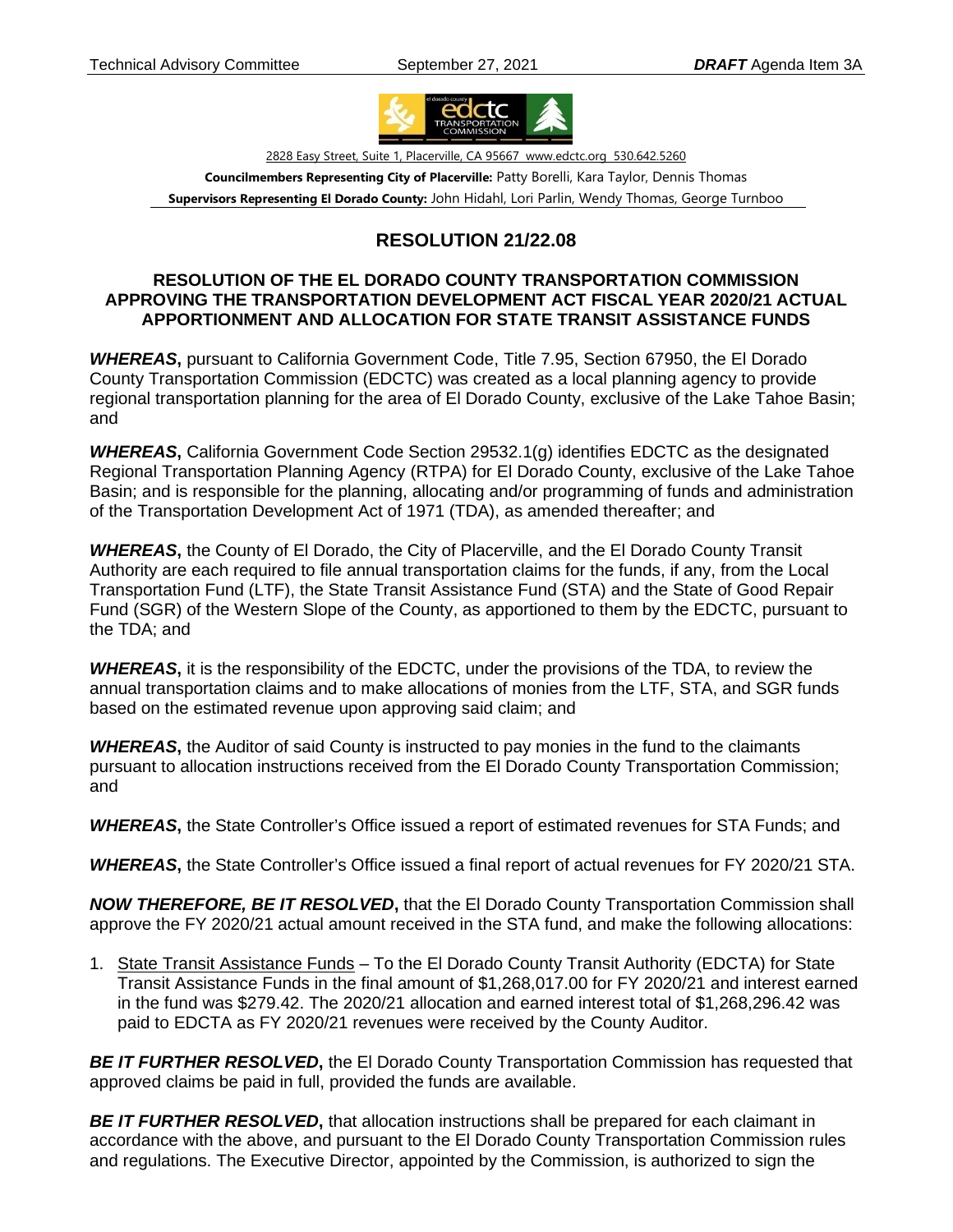allocation instructions and to issue the instructions to the County Auditor to pay the claimants in accordance with the above allocations and conditions.

**BE IT FURTHER RESOLVED**, that the claimants are to be notified by the El Dorado County Transportation Commission of action on their claims.

**PASSED AND ADOPTED,** by the El Dorado County Transportation Commission at their regular meeting on October 7, 2021, by the following vote:

Vote Pending

Attest:

\_\_\_\_\_\_\_\_\_\_\_\_\_\_\_\_\_\_\_\_\_\_\_\_\_\_\_\_\_\_\_\_\_\_\_\_\_ \_\_\_\_\_\_\_\_\_\_\_\_\_\_\_\_\_\_\_\_\_\_\_\_\_\_\_\_\_\_\_\_\_

Kara Taylor, Chairperson **National Commission** Dana Keffer, Secretary to the Commission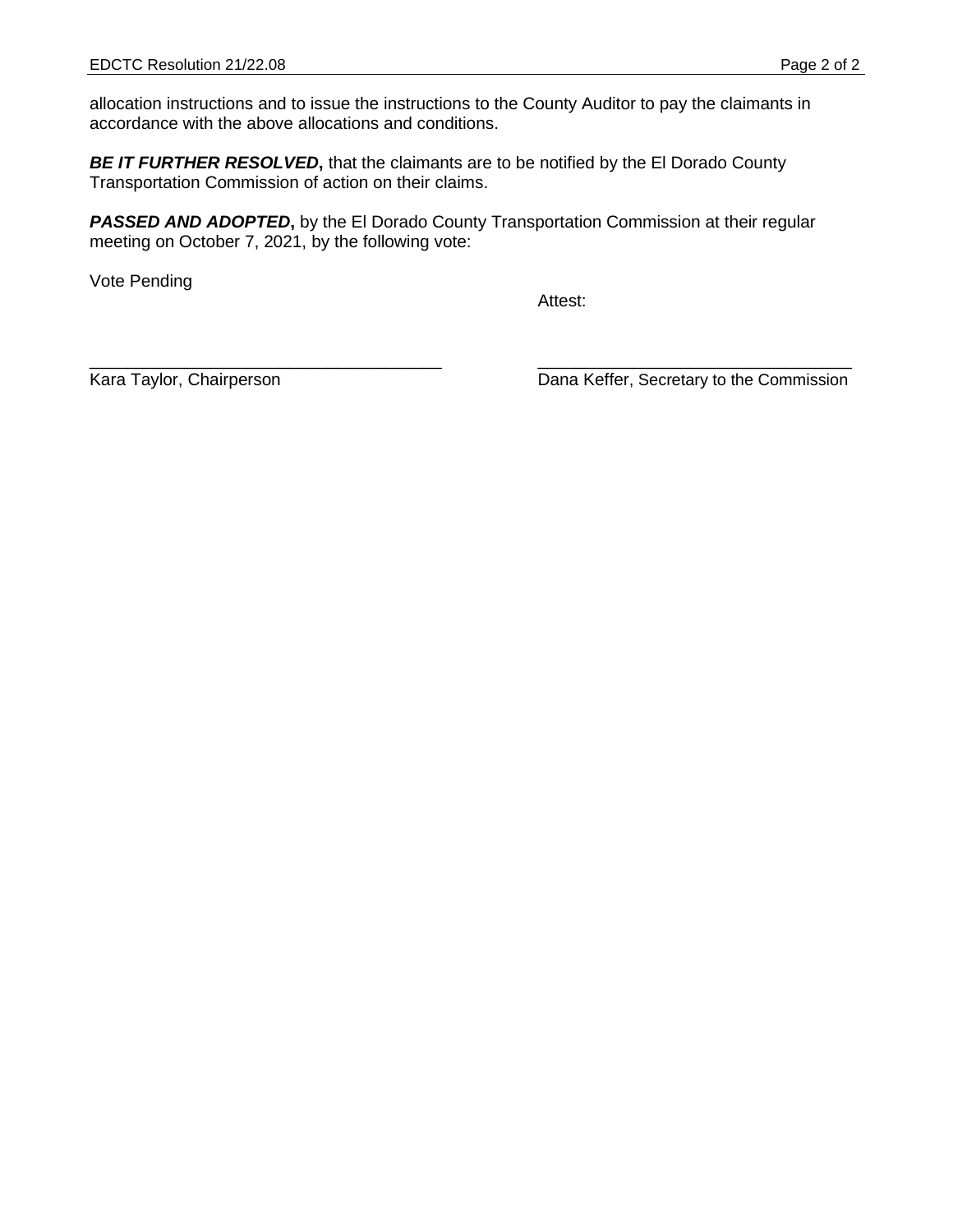# TRANSPORTATION DEVELOPMENT ACT (TDA) FINDINGS OF APPORTIONMENT STATE TRANSIT ASSISTANCE (STA)

# **FY 2020/21 ACTUAL APPORTIONMENT AND ALLOCATION**

### **FY 2020/21 ACTUAL STA AVAILABLE**

Revised Estimated 2020/21 STA Receipts per State Controller's Office \* Adjustment to Actual Amount Received Interest Earned

\$ 962,914.00 \$ 305,103.00 \$ 279.42

**\$ 1,268,296.42 Total FY 2020/21 balance for apportionment**

#### **El Dorado County Transit Authority (PUC 99313 and 99314)**

EDCTA - Continuation of Existing Service  $$ 1,268,296.42$ 

Public Transportation subtotal \$ 1,268,296.42

**\$ 1,268,296.42 Subtotal FY 2020/21 claimant allocations**

**\$ 1,268,296.42 Total FY 2020/21 claimant allocations**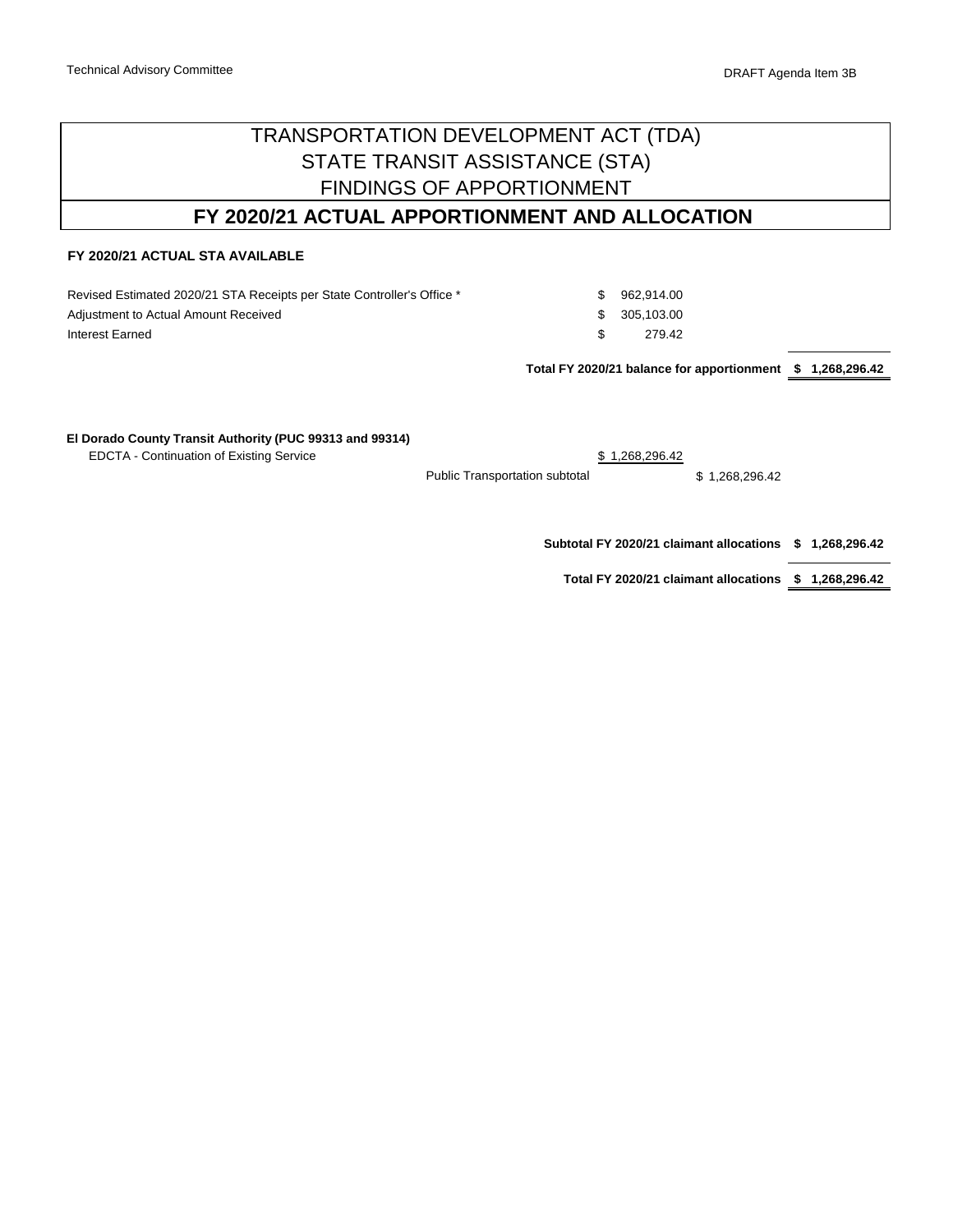## **CONSENT CALENDAR**

## <span id="page-12-0"></span>**STAFF REPORT**

**DATE: OCTOBER 7, 2021** 

**TO: EL DORADO COUNTY TRANSPORTATION COMMISSION** 

**FROM: KAREN THOMPSON, ADMINISTRATIVE SERVICES OFFICER** 

**SUBJECT: TRANSPORTATION DEVELOPMENT ACT FISCAL YEAR 2020/21 STATE OF GOOD REPAIR FUNDS ACTUAL ALLOCATION AND CLAIM** 

## **REQUESTED ACTION**

Adopt Resolution 21/22.09 to approve the Transportation Development Act Fiscal Year (FY) 2020/21 State of Good Repair Funds Actual Allocation and Claim.

## **BACKGROUND and DISCUSSION**

The Transportation Development Act (TDA) provides three funding sources:

- 1. Local Transportation Fund (LTF) from a quarter cent of the general sales tax collected statewide
- 2. State Transit Assistance fund (STA) from the statewide sales tax on diesel fuel
- 3. State of Good Repair fund (SGR) from a portion of the Transportation Improvement Fee created from Senate Bill (SB) 1, the Road Repair and Accountability Act of 2017

The California Department of Tax and Fee Administration (CDTFA), based on sales tax collected in each county, returns the general sales tax revenues to each county's LTF. The STA and SGR funds are appropriated to the State Controller's Office (SCO). The SCO allocates the tax revenue, by formula, to planning agencies and other selected agencies.

The El Dorado County Transportation Commission (EDCTC) is the Regional Transportation Planning Agency responsible for apportioning and administering the TDA funds for the Western Slope of El Dorado County. The total allocation for LTF and STA were paid to El Dorado County Transit Authority (EDCTA) during FY 2020/21.

The SGR is a funding source from a portion of the Senate Bill (SB) 1 Transportation Improvement Fee. The actual amount received for FY 2020/21 is \$265,504.64 plus \$875.81 in interest and EDCTA is the only eligible recipient on the Western Slope of El Dorado County. EDCTA's approved 2020/21 SGR project is Preventative Fleet Maintenance. EDCTA will consider approval of a claim for this project on October 7, 2021, in the amount of \$266,380.45 to be submitted to EDCTC for payment.

Approved by:

\_\_\_\_\_\_\_\_\_\_\_\_\_\_\_\_\_\_\_\_\_\_\_\_\_\_\_\_\_ Woodrow Deloria, Executive Director

Attachments: A) EDCTC Resolution 21/22.09

- B) FY 2020/21 Actual Apportionment SGR
- C) FY 2020/21 SGR Claim from EDCTA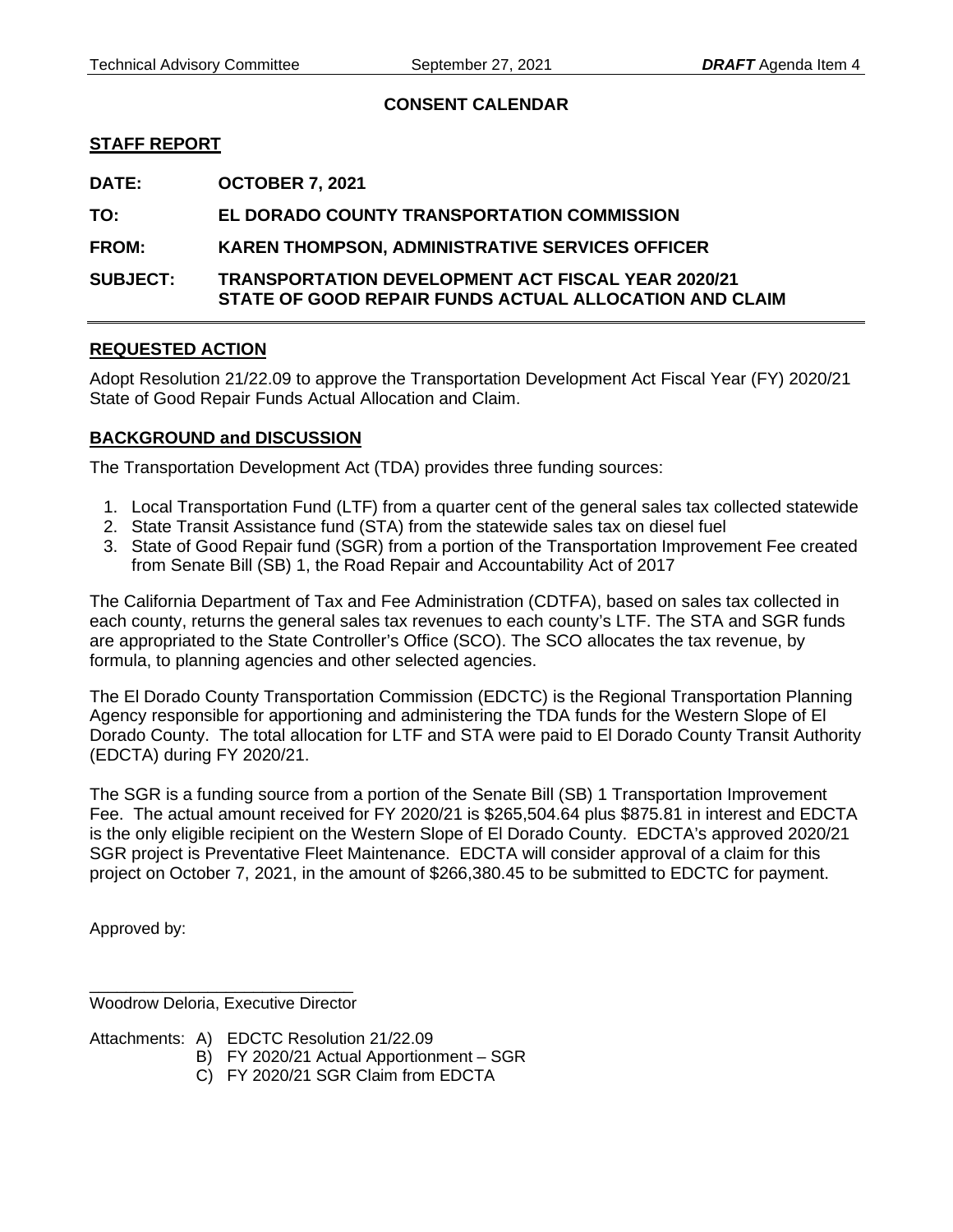

2828 Easy Street, Suite 1, Placerville, CA 95667 www.edctc.org 530.642.5260 **Councilmembers Representing City of Placerville:** Patty Borelli, Kara Taylor, Dennis Thomas

**Supervisors Representing El Dorado County:** John Hidahl, Lori Parlin, Wendy Thomas, George Turnboo

# **RESOLUTION 21/22.09**

## **RESOLUTION OF THE EL DORADO COUNTY TRANSPORTATION COMMISSION APPROVING THE TRANSPORTATION DEVELOPMENT ACT FISCAL YEAR 2020/21 STATE OF GOOD REPAIR FUNDS FINAL ALLOCATION AND CLAIM**

*WHEREAS***,** pursuant to California Government Code, Title 7.95, Section 67950, the El Dorado County Transportation Commission (EDCTC) was created as a local planning agency to provide regional transportation planning for the area of El Dorado County, exclusive of the Lake Tahoe Basin; and

*WHEREAS***,** California Government Code Section 29532.1(g) identifies EDCTC as the designated Regional Transportation Planning Agency (RTPA) for El Dorado County, exclusive of the Lake Tahoe Basin; and is responsible for the planning, allocating and/or programming of funds and administration of the Transportation Development Act of 1971 (TDA), as amended thereafter; and

*WHEREAS***,** the County of El Dorado, the City of Placerville, and the El Dorado County Transit Authority are each required to file annual transportation claims for the funds, if any, from the Local Transportation Fund of the Western Slope of the County, as apportioned to them by the EDCTC, pursuant to the TDA; and

*WHEREAS***,** it is the responsibility of the EDCTC, under the provisions of the TDA, to review the annual transportation claims and to make allocations of monies from the Local Transportation Fund (LTF), State Transit Assistance (STA) Fund and State of Good Repair (SGR) Fund based on the estimated revenue upon approving said claim; and

*WHEREAS***,** the SGR Fund was established due to funding from Senate Bill (SB) 1, The Road Repair and Accountability Act of 2017; and

*WHEREAS***,** the State Controller's Office issued a report of the estimated revenues for SGR Funds; and

*WHEREAS***,** on August 6, 2020, the El Dorado County Transportation Commission authorized the El Dorado County Transit Authority's Fleet Preventative Maintenance as the primary project and Vehicle Replacement as a backup project to be funded by the FY 2020/21 SGR Program; and

*WHEREAS***,** the FY 2020/21 SGR Fund estimated allocation of \$273,902.00 was approved at the El Dorado County Transportation Commission meeting on March 4, 2021; and

*WHEREAS***,** the State Controller's Office issued the final FY 2020/21 State of Good Repair Fund actual amount of \$265,504.64; and

*WHEREAS***,** interest earned in the SGR fund for FY 2020/21 was \$875.81; and

*WHEREAS***,** the El Dorado County Transit Authority (EDCTA) is the only eligible applicant; and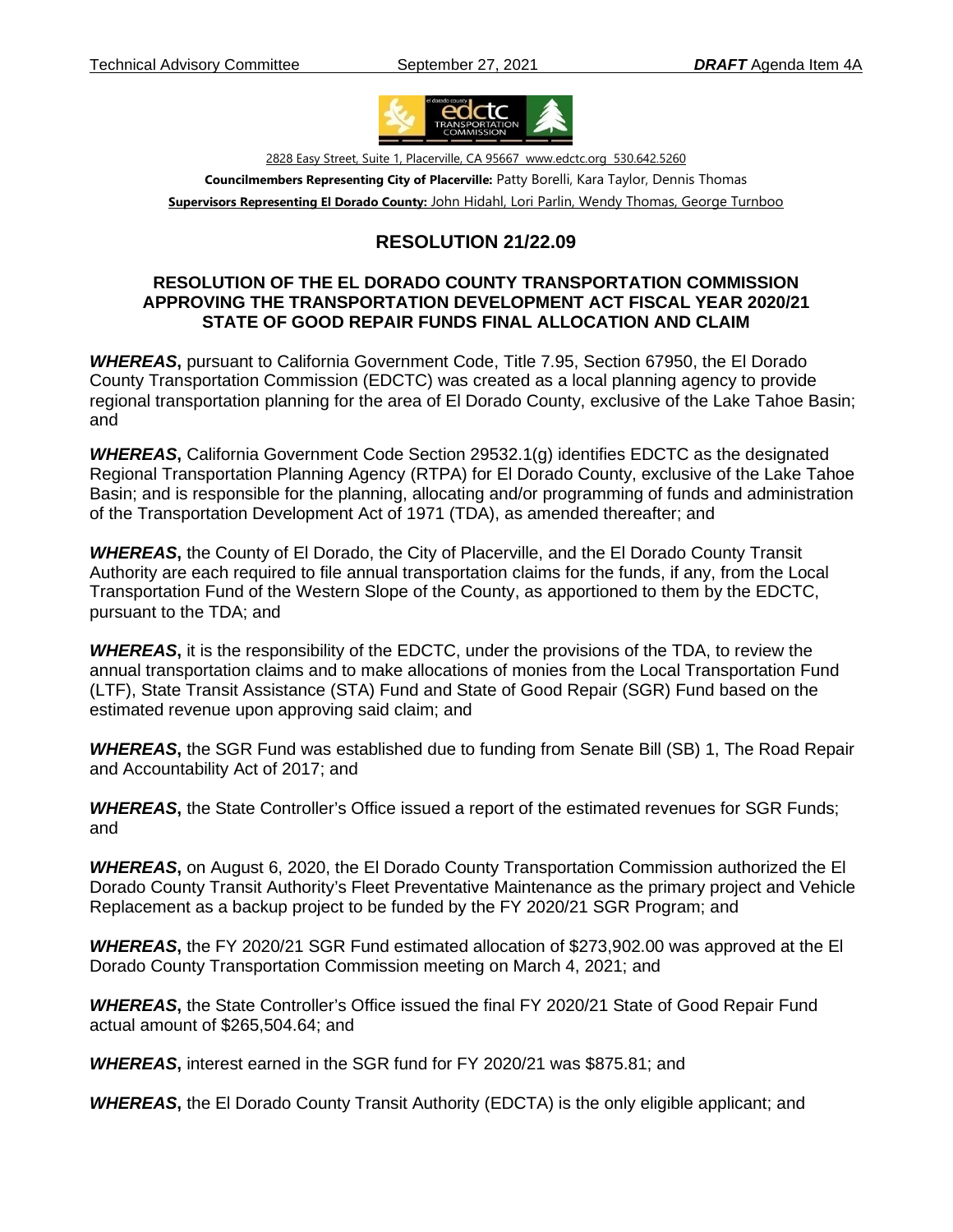*WHEREAS***,** the El Dorado County Transit Authority (EDCTA) will consider approval of a claim for Fleet Preventative Maintenance on October 7, 2021, in the amount of \$266,380.45 to be submitted to EDCTC for payment; and

**WHEREAS**, the Auditor of said County is instructed to pay monies in the fund to the claimants pursuant to allocation instructions received from the EDCTC.

*NOW THEREFORE, BE IT RESOLVED***,** the SGR Funds are reserved in a designated account by the Auditor's Office until a reimbursement claim from EDCTA has been approved by the Commission.

*BE IT FURTHER RESOLVED***,** that EDCTC shall review the claims as they are received, approve same for the 2020/21 Fiscal Year funds available in the State of Good Repair Fund, and make the following allocation:

1. **State of Good Repair (SGR)** – To be paid to El Dorado County Transit Authority in the amount of \$266,380.45 for Fleet Preventative Maintenance, per Sections 99313 and 99314.

*BE IT FURTHER RESOLVED***,** that allocation instructions shall be prepared for each claimant in accordance with the above, and pursuant to EDCTC rules and regulations. The Executive Director, appointed by the Commission, is authorized to sign the allocation instructions and to issue the instructions to the County Auditor to pay the claimant in accordance with the above allocations and conditions.

**PASSED AND ADOPTED,** by the EI Dorado County Transportation Commission at their regular meeting on October 7, 2021, by the following vote:

Attest:

\_\_\_\_\_\_\_\_\_\_\_\_\_\_\_\_\_\_\_\_\_\_\_\_\_\_\_\_\_\_\_\_\_\_\_\_\_ \_\_\_\_\_\_\_\_\_\_\_\_\_\_\_\_\_\_\_\_\_\_\_\_\_\_\_\_\_\_\_\_\_ Kara Taylor, Chairperson **National Commission** Dana Keffer, Secretary to the Commission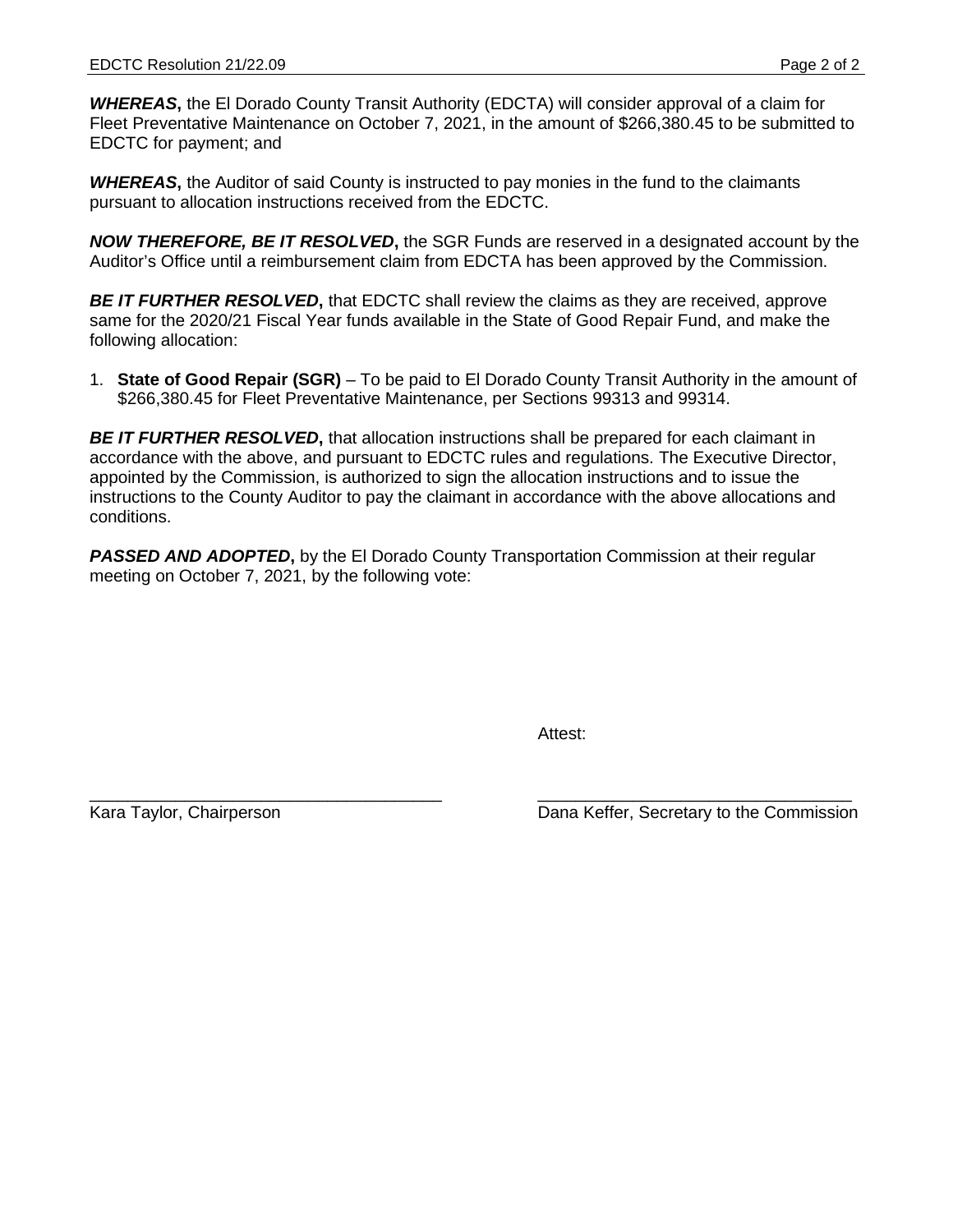# TRANSPORTATION DEVELOPMENT ACT (TDA) FINDINGS OF APPORTIONMENT STATE OF GOOD REPAIR (SGR)

# **FY 2020/21 ACTUAL APPORTIONMENT AND ALLOCATION**

### **FY 2020/21 ACTUAL SGR AVAILABLE**

| Revised Estimated 2020/21 SGR Receipts per State Controller's Office | S.  | 273,902.00 |
|----------------------------------------------------------------------|-----|------------|
| Adjustment to Actual Amount Received                                 | S.  | (8,397.36) |
| Interest Earned                                                      | \$. | 875.81     |
|                                                                      |     |            |

**\$ 266,380.45 Total FY 2020/21 balance for apportionment**

#### **El Dorado County Transit Authority (PUC 99313 and 99314)**

EDCTA for eligible project Fleet Repair & Rehabilitation approved at 8/6/20 EDCTC meeting \$ 266,380.45 Public Transportation subtotal  $$266,380.45$ 

> **\$ 266,380.45 Subtotal FY 2020/21 claimant allocations**

**\$ 266,380.45 Total FY 2020/21 claimant allocations**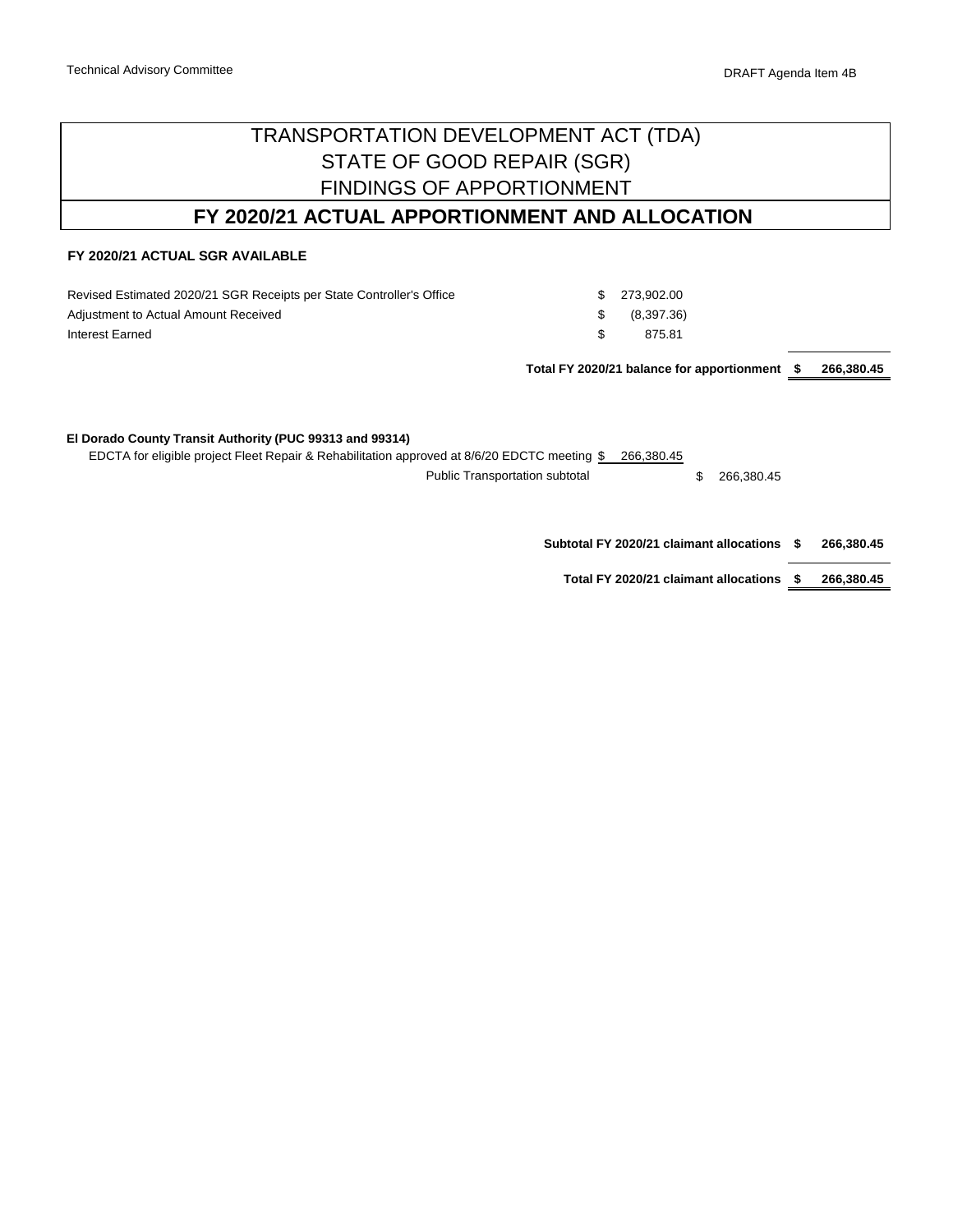# **SGR – 1 TRANSPORTATION DEVELOPMENT ACT STATE OF GOOD REPAIR PROGRAM CLAIM**

To: El Dorado County Transportation Commission 2828 Easy Street, Suite 1 Placerville, California 95667-3907 Attn: Administrative Services Officer

| From: |  | Claimant: El Dorado County Transit Authority |
|-------|--|----------------------------------------------|
|-------|--|----------------------------------------------|

Address: 6565 Commerce Way, Diamond Springs, CA 95619

Contact: <u>Julie Petersen</u>

Phone:  $\frac{(530) 642 - 5383}{2}$ 

The above claimant hereby requests, in accordance with authority granted under the Transportation Development Act and applicable rules and regulations adopted by the El Dorado County Transportation Commission, that its request for funding be approved as follows:

State of Good Repair:

| <b>SGR</b>                            | <b>Amount</b> | <b>Fiscal Year</b> |
|---------------------------------------|---------------|--------------------|
| <b>Preventative Fleet Maintenance</b> | \$266,380.45  | FY 2020/21         |
|                                       |               |                    |
|                                       |               |                    |

| <b>EDCTC Date of Approval:</b> |  |
|--------------------------------|--|
| <b>EDCTC Resolution #:</b>     |  |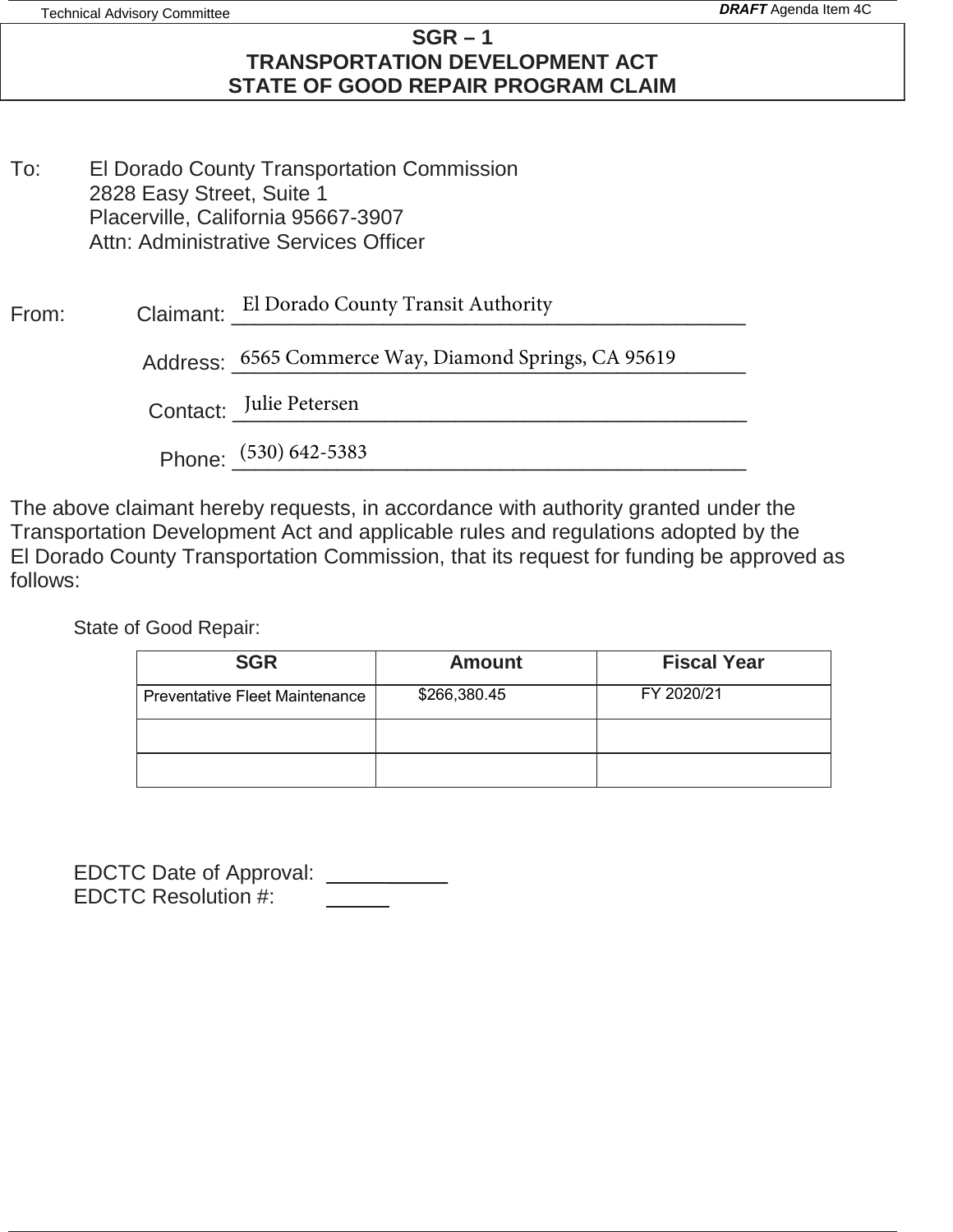## **CONSENT ITEM**

## <span id="page-17-0"></span>**STAFF REPORT**

**DATE: OCTOBER 7, 2021** 

**TO: EL DORADO COUNTY TRANSPORTATION COMMISSION** 

**FROM: WOODROW DELORIA, EXECUTIVE DIRECTOR** 

**SUBJECT: PROFESSIONAL SERVICES AGREEMENT: GENERAL LEGAL SERVICES, AMENDMENT 3** 

## **REQUESTED ACTION**

Authorize the Executive Director to sign the professional services agreement, Amendment 3, between El Dorado County Transportation Commission (EDCTC) and Buchalter Legal for general legal services effective November 1, 2021, through February 28, 2022.

## **BACKGROUND**

The current contract for general legal services will expire October 31, 2021. EDCTC staff distributed a Request for Proposals (RFP) on July 19, 2021. The RFP was distributed via email to legal firms and made available online via the EDCTC website. A legal notice was placed in the Mountain Democrat and the Sacramento Bee. By the September 7, 2021, deadline no proposals were received from any legal service providers.

## **DISCUSSION**

Legal services are fundamental to the operation and function of EDCTC and the ability to do the work of planning and programming transportation funding. Furthermore, it is crucial that these services continue and not lapse. The recent procurement process, initiated in early September 2021, was unsuccessful in receiving proposals, therefore EDCTC staff will revisit this process and release another RFP and targeted procurement for legal services. In order to accomplish this, EDCTC will need to extend the current professional services agreement with Buchalter Legal to allow more time for this targeted procurement process. EDCTC Executive Director worked with Gwenneth O'Hara, of Buchalter Legal, to determine the best approach for an extension to the existing professional services agreement. Buchalter has agreed to provide service, consistent with the cost, schedule, and services included in the current professional services agreement through February 28, 2022. This extension will provide adequate time for a procurement process with a targeted approach to identify highly qualified legal firms with an interest in providing services and bring a recommendation

The Commission has an annual budget of \$6,000 in the 2021/22 Overall Work Program and Budget for General Legal Services, none of which has been expended to date. This budgeted amount is expected to cover the cost of extension of services through February 28, 2022. Should a situation arise that requires legal services outside of the budgeted amount, staff would bring that budget amendment to the EDCTC board for consideration.

Approved for Agenda:

\_\_\_\_\_\_\_\_\_\_\_\_\_\_\_\_\_\_\_\_\_\_\_\_\_\_\_\_\_ Woodrow Deloria, Executive Director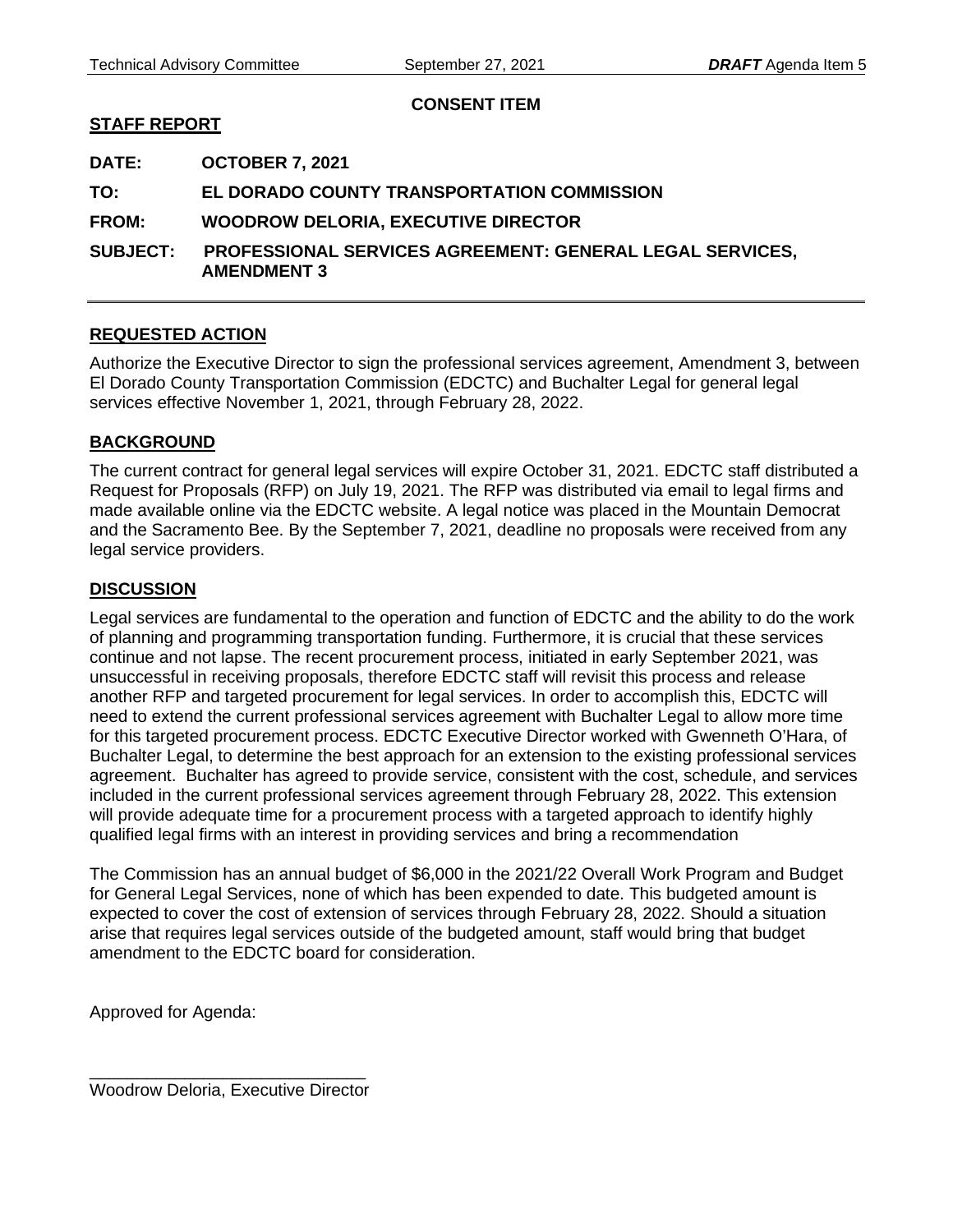## **CONSENT ITEM**

## <span id="page-18-0"></span>**STAFF REPORT**

**DATE: OCTOBER 7, 2021** 

**TO: EL DORADO COUNTY TRANSPORTATION COMMISSION** 

**FROM: WOODROW DELORIA, EXECUTIVE DIRECTOR** 

**SUBJECT: PROFESSIONAL SERVICES AGREEMENT: REGIONAL TRANSPORTATION PLANNING AGENCY ADMINISTRATIVE MANUAL AND TRAINING, AMENDMENT 1**

## **REQUESTED ACTION**

Authorize the Executive Director to sign the professional services agreement: Regional Transportation Planning Agency Administrative Manual and Training, Amendment 1.

## **BACKGROUND**

In late 2020, the Rural Counties Task Force (RCTF) identified a need for standardized guidance and direction for administrative functions of their respective agencies. To assist with this effort, on November 5, 2020, El Dorado County Transportation Commission (EDCTC) entered into a professional services agreement between the EDCTC and Regional Analysis and Planning Services (RAPS) to update the Regional Transportation Planning Agency Administrative Manual and conduct training for the RCTF for a not-to-exceed amount of \$9,500. The terms of this contract were from November 5, 2020, to October 31, 2021. Due to the restrictions imposed by the Corona virus pandemic, the training has been postponed in hopes of providing this training in person.

## **DISCUSSION**

The RCTF guidebook training will now be held virtually as the likelihood of doing so in person is still unknown at this time, and the need remains. EDCTC and the project team are now confident the training can be done virtually and still be effective and worthwhile. Therefore, the training will be held in late 2021 or early 2022 via Zoom over four hours during an RCTF meeting. Based on this schedule change, the contract with RAPS needs to be amended to reflect the additional time. Approval of this agenda item would extend the completion date to June 30, 2022, the final due date for grant expenditure. No additional funding is needed to extend the contract for eight months which will provide ample time to perform the training and close out the grant funding.

Approved for Agenda:

\_\_\_\_\_\_\_\_\_\_\_\_\_\_\_\_\_\_\_\_\_\_\_\_\_\_\_\_\_ Woodrow Deloria, Executive Director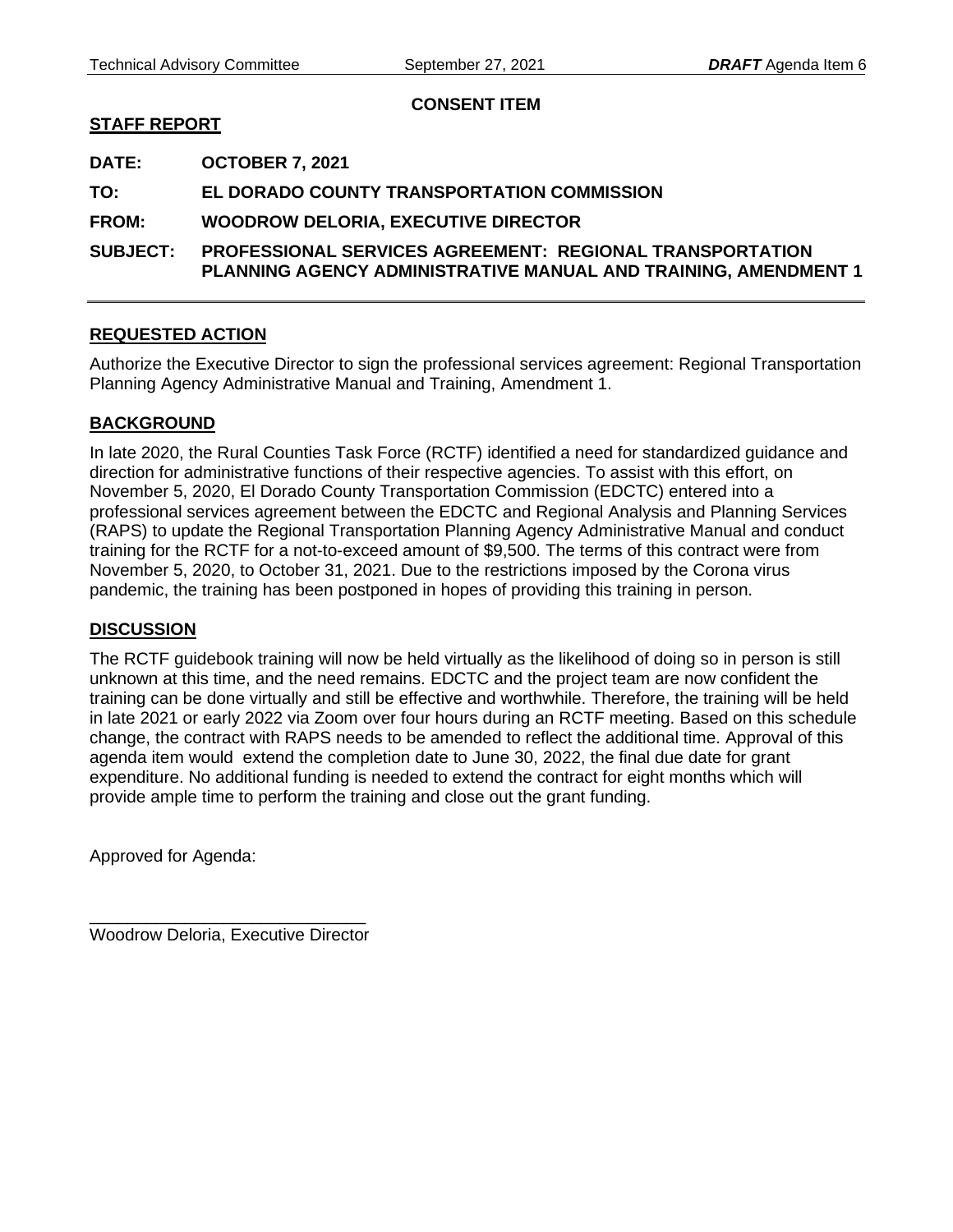**BUSINESS ITEM** 

# <span id="page-19-0"></span>**STAFF REPORT**

**DATE: OCTOBER 7, 2021** 

**TO: EL DORADO COUNTY TRANSPORTATION COMMISSION** 

**FROM: JERRY BARTON, SENIOR TRANSPORTATION PLANNER** 

**SUBJECT: US 50 CORRIDOR ACCESS CONTROL PROOF OF CONCEPT PILOT OUTREACH AND AWARENESS WORK PLAN PROFESSIONAL SERVICES AGREEMENT, AMENDMENT 1**

# **REQUESTED ACTION**

Authorize the Executive Director to sign the US 50 Corridor Access Control Proof of Concept Pilot Outreach and Awareness Work Plan Professional Services Agreement, Amendment 1.

# **BACKGROUND**

The El Dorado County Transportation Commission (EDCTC) was awarded a Caltrans Sustainable Transportation Planning Grant to complete the US 50 Corridor System User Analysis, Investment Strategy, and Access Control Action Plan. This three-part planning effort will; 1) Conduct a system user analysis to prepare comprehensive circulation and traffic data along US 50 to update and fill data gaps; 2) Develop an investment strategy to identify and evaluate innovative pricing and funding strategies for projects along the US 50 Corridor; and, 3) Prepare an access control action plan for the US 50 Corridor within the City of Placerville to conduct a risk assessment and evaluate the circulation impacts and procedures necessary for implementation of an innovative proof of concept pilot project to close off local access to US 50 at the three signalized intersections. The access control action plan was advanced first to determine the feasibility and identify necessary improvements, communication, traffic management, and safety measures to hold the signals in Placerville in a green phase for a designated time to relieve congestion during peak travel periods along US 50 in and around the City of Placerville.

## **DISCUSSION**

Beginning in January of 2020, EDCTC and partners at Caltrans and the City of Placerville have been working hard to develop detour plans and maps, traffic management plans, safety protocols, and setup and takedown schedules to implement the US 50 Access Control Proof of Concept Pilot this year. EDCTC was able to identify an appropriate fund source for the Pilot and in June 2021, entered into a professional services agreement with AIM Consulting Co. to prepare and implement the public outreach and awareness work plan. The proof of concept was formally titled "The Fifty Fix: Trip the Green Light" and was anticipated to take place over two weekends in October 2021.

In the wake of the Caldor Fire, the project team is concerned that fall recreation and tourism travel patterns will not return to normal this year, and that the project will not provide the valuable congestion reduction and transportation outcomes anticipated before the fire. Additionally, the community has been severely disrupted by the evacuations, property loss, and a general sense of fear and uneasiness. Given the importance of the health and wellbeing of our residents, the project team felt another disruption to the traffic and neighborhoods due to the pilot was unnecessary at this time.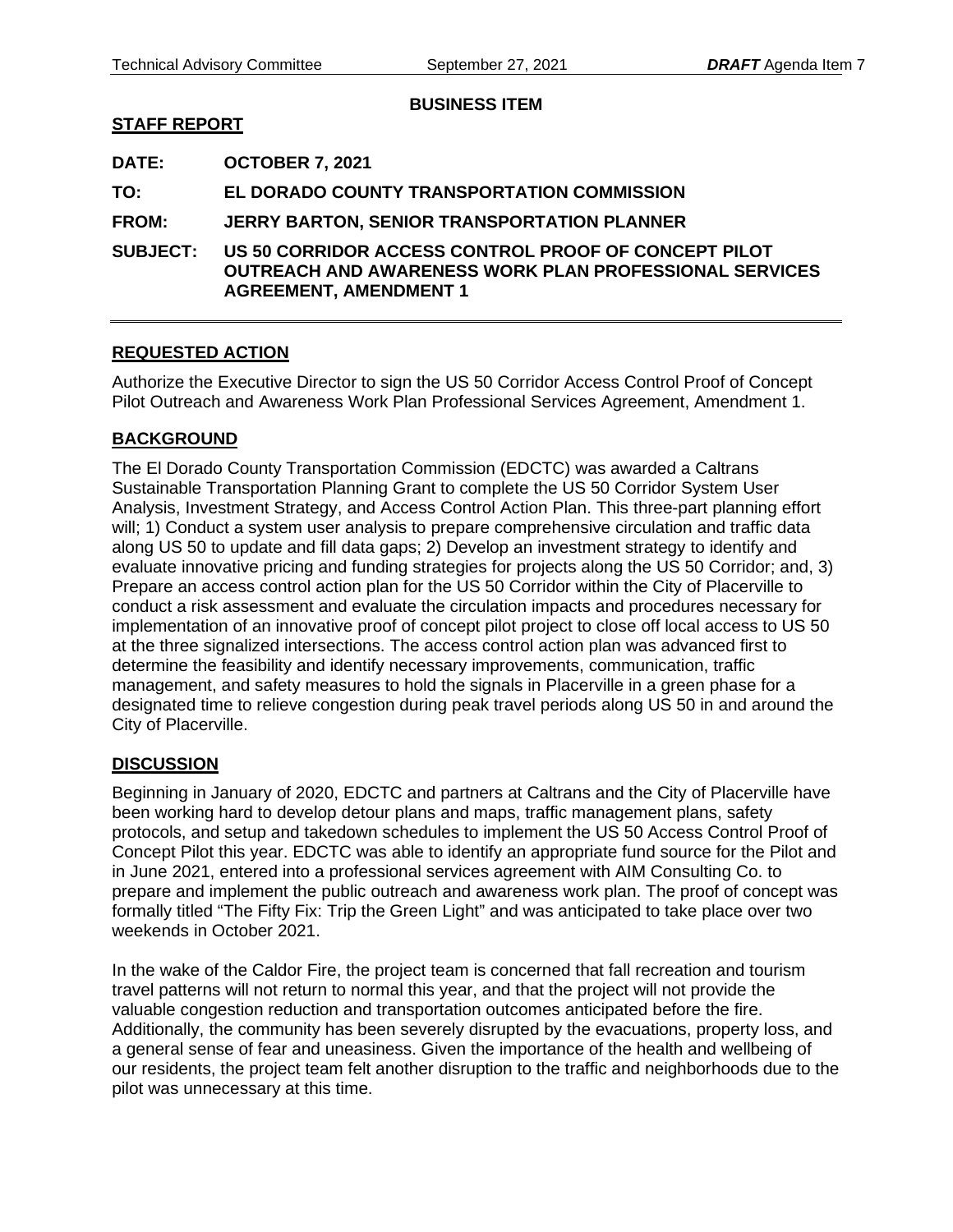The Professional Services Agreement signed in June 2021 included a project timeline for fall of 2021, and an agreement term ending December 31, 2021. In order to maintain this agreement with AIM Consulting for Trip the Green Light outreach activities in 2022, Amendment 1 will extend the contract to December 2022.

Approved for Agenda:

\_\_\_\_\_\_\_\_\_\_\_\_\_\_\_\_\_\_\_\_\_\_\_\_\_\_\_\_\_ Woodrow Deloria, Executive Director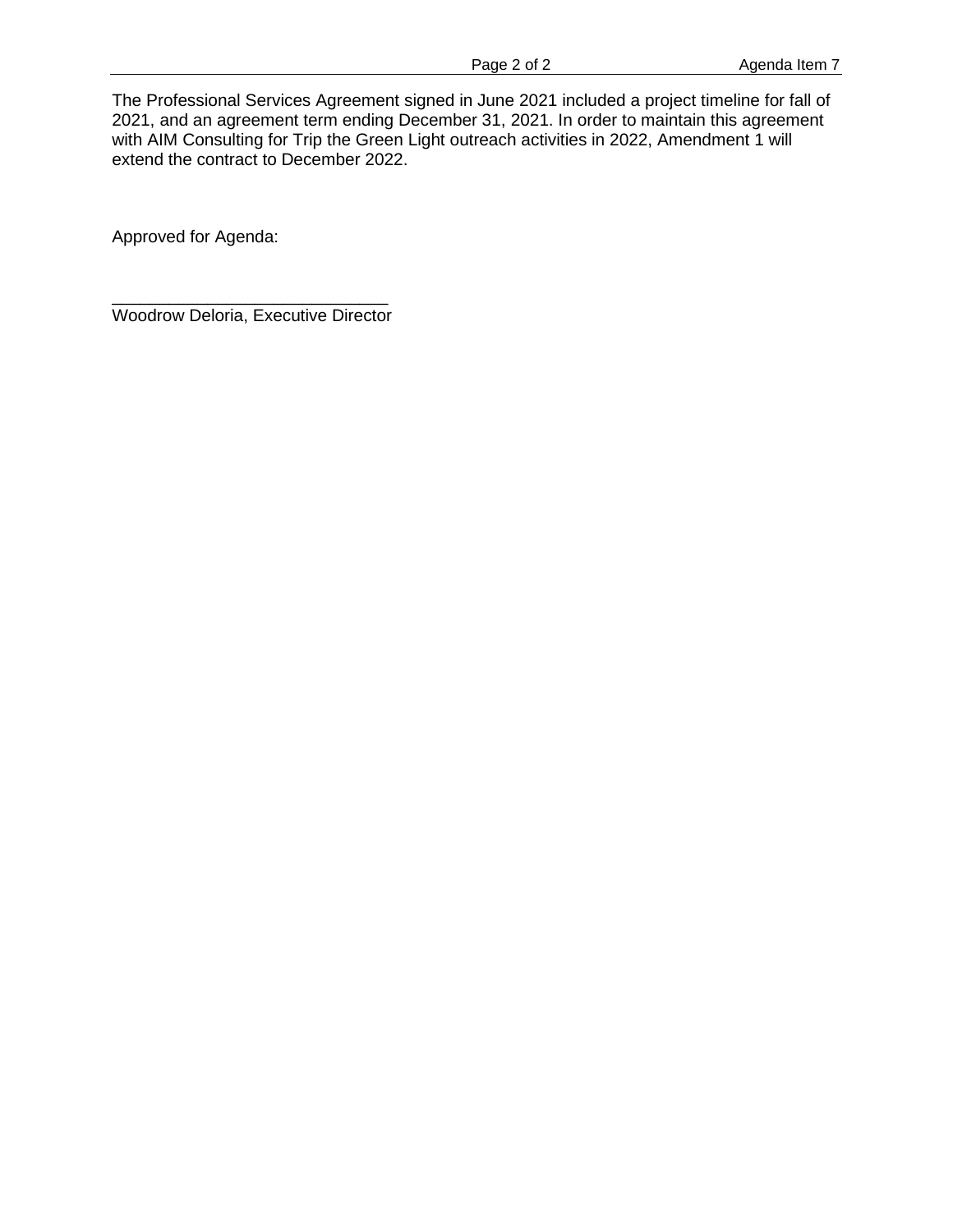**INFORMATION ITEM** 

## <span id="page-21-0"></span>**STAFF REPORT**

**DATE: OCTOBER 7, 2021** 

**TO: EL DORADO COUNTY TRANSPORTATION COMMISSION** 

**FROM: DAN BOLSTER, SENIOR TRANSPORTATION PLANNER** 

**SUBJECT: DRAFT EL DORADO COUNTY TRANSIT AUTHORITY ZERO EMISSION BUS FLEET CONVERSION PLAN** 

## **REQUESTED ACTION**

None. This item is for information only.

## **BACKGROUND**

On October 16, 2019, El Dorado County Transportation Commission (EDCTC) submitted an application to Caltrans for a Fiscal Year 2020/21 Sustainable Transportation Planning Grant to fund the El Dorado County Transit Authority Zero Emission Bus Fleet Conversion Plan. On June 18, 2020, Caltrans notified EDCTC that the El Dorado County Transit Authority Zero Emission Bus Fleet Conversion Plan had been selected for funding in Fiscal Year 2020/21 with an award of \$180,000. EDCTC committed \$25,000 of Local Transportation Funds and El Dorado County Transit Authority committed \$20,000 of State Transit Assistance Funds as match.

On November 5, 2020, the EDCTC Board authorized the Executive Director to enter into a professional services agreement between EDCTC and Stantec Consulting Services, Inc. (Stantec), to develop the El Dorado County Transit Authority Zero Emission Bus Fleet Conversion Plan for a not-to-exceed amount of \$195,000. On December 3, 2020, the EDCTC Board also ratified 33 groups and entities to be represented on the El Dorado County Transit Authority Zero Emission Bus Fleet Conversion Plan Stakeholder Advisory Committee (SAC).

## **DISCUSSION**

As the regional planning agency for the western slope of El Dorado County, EDCTC plans for all modes of transportation, including transit. On November 23, 2020, the project kickoff meeting was held virtually via Microsoft Teams with staff from El Dorado County Transit Authority, Caltrans, EDCTC, and the Stantec consulting team. The planning effort built off the work done in the Western El Dorado County 2019 Short-and Long-Range Transit Plan and the 2040 El Dorado County Regional Transportation Plan.

To facilitate public participation in the project, two virtual community workshops were held. The first included a short video providing background information on zero emission buses and the California Air Resources 2018 Innovative Clean Transit regulation that mandates that all transit California transit providers transition to a 100% zero emission bus fleet by 2040. The workshop also included an online questionnaire. Both the video and online questionnaire were available from July 19, 2021, through July 30, 2021. The online questionnaire received 135 responses. The second virtual community workshop was held the week of October 4, 2021, through October 8, 2021, and presented highlights of the draft plan to the public and provided a link to the draft plan on the EDCTC project website.

Two virtual SAC meetings were held to work directly with interested stakeholders and partner agencies on development of the plan and to review proposed ZEB fleet recommendations, utility coordination, the results of ZEB route modeling and performance in El Dorado Transit's service area. The two SAC meetings were held via Microsoft Teams on: